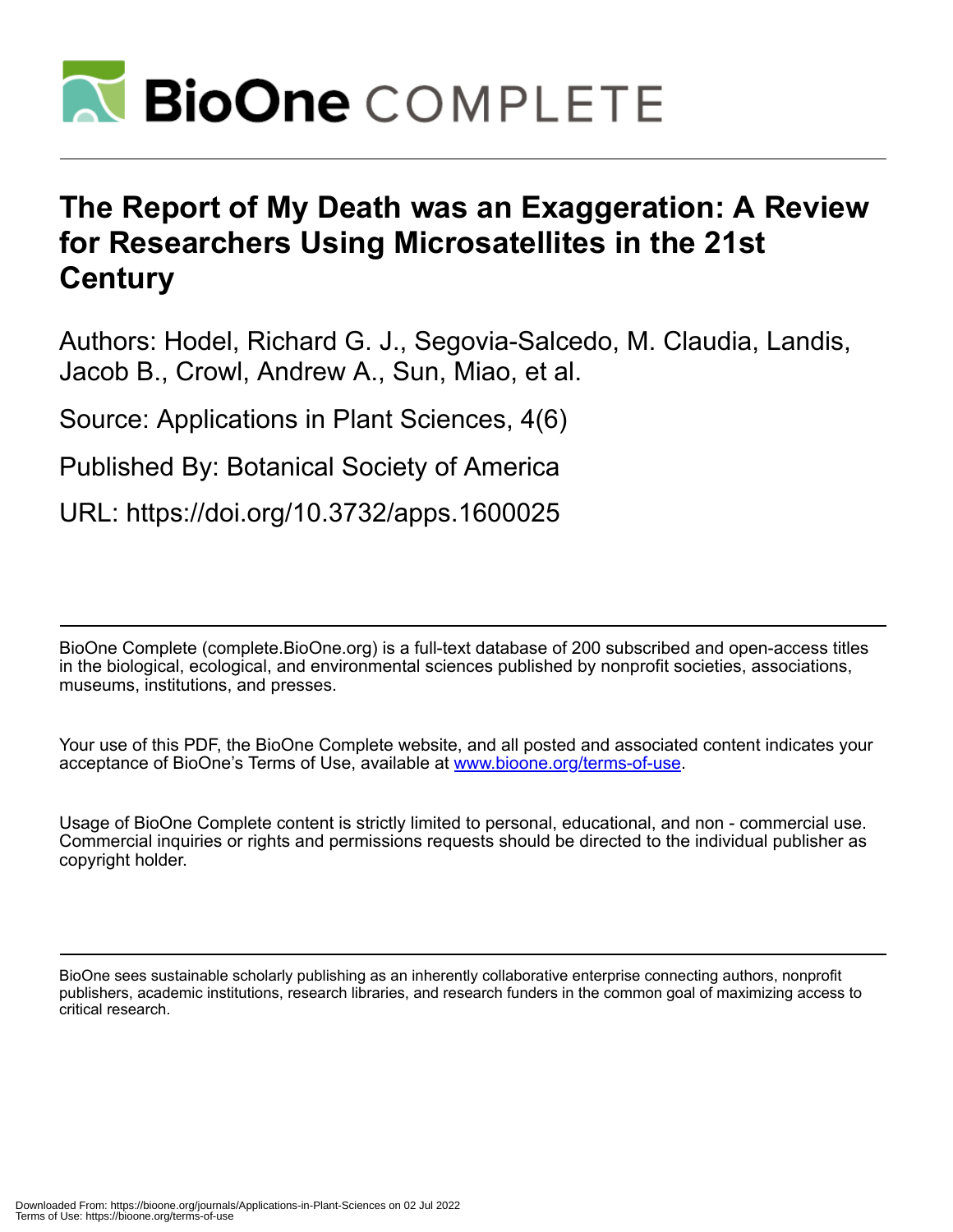

**REVIEW ARTICLE** 

## **The report of my death was an exaggeration: A review for researchers using microsatellites in the 21st century**<sup>1</sup>

RICHARD G. J. HODEL<sup>2,3,7</sup>, M. CLAUDIA SEGOVIA-SALCEDO<sup>4</sup>, JACOB B. LANDIS<sup>2,3</sup>, ANDREW A. CROWL<sup>2,3</sup>, MIAO SUN<sup>3</sup>, XIAOXIAN LIU<sup>2,3</sup>, MATTHEW A. GITZENDANNER<sup>2</sup>, NORMAN A. DOUGLAS<sup>2</sup>, CHARLOTTE C. GERMAIN-AUBREY<sup>3</sup>, SHICHAO CHEN<sup>5</sup>, DOUGLAS E. SOLTIS<sup>2,3,6</sup>, AND PAMELA S. SOLTIS<sup>3,6</sup>

2Department of Biology, University of Florida, Gainesville, Florida 32611 USA; 3Florida Museum of Natural History, University of Florida, Gainesville, Florida 32611 USA; 4Departamento de Ciencias de la Vida, Universidad de las Fuerzas Armadas–ESPE, Sangolqui, Ecuador; <sup>5</sup>College of Life Sciences and Technology, Tongji University, Shanghai 200092, China; and <sup>6</sup>The Genetics Institute, University of Florida, Gainesville, Florida 32611 USA

Microsatellites, or simple sequence repeats (SSRs), have long played a major role in genetic studies due to their typically high polymorphism. They have diverse applications, including genome mapping, forensics, ascertaining parentage, population and conservation genetics, identification of the parentage of polyploids, and phylogeography. We compare SSRs and newer methods, such as genotyping by sequencing (GBS) and restriction site associated DNA sequencing (RAD-Seq), and offer recommendations for researchers considering which genetic markers to use. We also review the variety of techniques currently used for identifying microsatellite loci and developing primers, with a particular focus on those that make use of next-generation sequencing (NGS). Additionally, we review software for microsatellite development and report on an experiment to assess the utility of currently available software for SSR development. Finally, we discuss the future of microsatellites and make recommendations for researchers preparing to use microsatellites. We argue that microsatellites still have an important place in the genomic age as they remain effective and cost-efficient markers.

**Key words:** genotyping by sequencing (GBS); microsatellite development; next-generation sequencing (NGS); restriction site associated DNA sequencing (RAD-Seq); simple sequence repeats (SSR); transcriptomes.

Microsatellites, or simple sequence repeats (SSRs), are short repeated DNA motifs (typically one to six nucleotides) located throughout eukaryotic genomes (Li et al., 2002; Zane et al., 2002). Within microsatellite regions, these motifs are repeated several to dozens of times, although the number of repeats is highly variable (Selkoe and Toonen, 2006). Replication slippage is generally considered the mechanism that creates variation in the number of repeats (Ellegren, 2004). Microsatellites exhibit high levels of polymorphism and have a high mutation rate between 10−3 and 10−4 per locus per generation, compared to approximately 10−9 nucleotides per generation for nucleotide substitutions across the entire genome in eukaryotes (Li et al., 2002). The high level of polymorphism in microsatellites makes these markers powerful tools for assessing genetic similarity between individuals or closely related taxa (Guichoux et al., 2011;

<sup>1</sup>Manuscript received 4 March 2016; revision accepted 25 May 2016.

The authors thank three anonymous reviewers and *APPS* associate editor Dr. Mitch Cruzan for many helpful comments on previous versions of this manuscript, and Mark Twain for lending us part of our title. This work was supported in part by a National Science Foundation Doctoral Dissertation Improvement Grant (DEB-1501600 to D.E.S. and R.G.J.H.).

7Author for correspondence: hodel@ufl.edu

doi:10.3732/apps.1600025

Kalia et al., 2011). Since developing microsatellite loci (see Appendix 1 for a glossary of terms used in this paper) became cost-effective in the late 1990s, researchers have used them frequently in studies requiring high levels of polymorphism, generating approximately 225,000 published articles (search of Web of Science performed April 2016, term: microsatellite\* OR "simple sequence repeat\*").

Microsatellites have been used for a wide variety of applications, including genome mapping, forensics, parentage analysis, conservation genetics, identification of the parentage of polyploids, phylogeography, and population genetics (Ellegren, 2000; Esselink et al., 2004; Kalia et al., 2011). Their abundance in the genome, high levels of polymorphism, and cost effectiveness have contributed to the attractiveness of these markers. They are inexpensive when compared to the cost of using nextgeneration sequencing (NGS) techniques to generate sufficient data to differentiate among closely related individuals (Davey et al., 2011). Additionally, unlike with NGS data, the relatively small number of loci used in an SSR study means that each locus can be manually genotyped, reducing errors. Because they are PCR-based markers, microsatellite loci can be successfully amplified from poor-quality or low quantities of DNA, making them useful markers for studies involving ancient DNA or museum specimens (Wandeler et al., 2007). Many microsatellite primers will work in species closely related to the one for

*Applications in Plant Sciences* 2016 4(6): 1600025; http://www.bioone.org/loi/apps © 2016 Hodel et al. Published by the Botanical Society of America. This work is licensed under a Creative Commons Attribution License (CC-BY-NC-SA).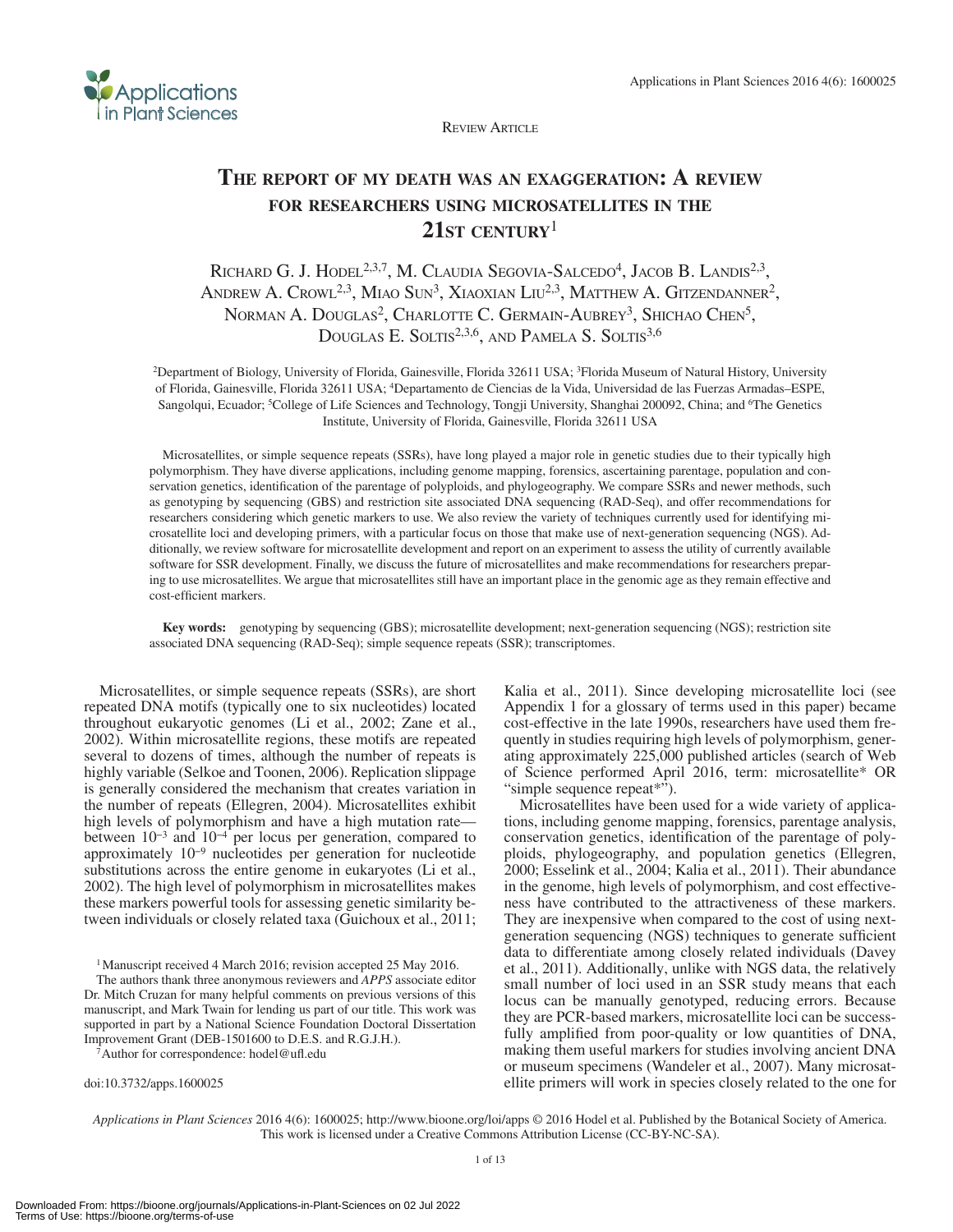which they were originally designed, allowing for multispecies studies.

Many of the applications noted above select microsatellites for their presumably neutral nature. SSRs can also be used in studies favoring nonneutrality; the association of microsatellites with a gene under selection can be used for the construction of genetic maps (Serikawa et al., 1992; Echt et al., 2011). Microsatellites are used in crop science and forestry to build high-density genetic maps useful for locating resistance to a pest or disease, or control for a desired trait (e.g., Hardwood Genomics Project; <www.hardwoodgenomics.org>). For example, a map with 19 microsatellites was built around *Ppr1*, a locus controlling *Puccinia psidii* rust resistance in *Eucalyptus* L'Hér. (Mamani et al., 2010). Also, SSRs were used to map blight resistance genes in *Castanea dentata* (Marshall) Borkh., the American chestnut (Jacobs et al., 2013). Finally, in the case of very large genomes, microsatellites are the favored method to construct a genetic map in the absence of a reference genome. The efforts to build genetic maps for gymnosperms have been successful with the association of single-nucleotide polymorphisms (SNPs) with SSRs in *Pinus taeda* L. (Echt et al., 2011).

The use of microsatellites, however, is not without concerns and caveats. The mechanism that leads to mutations in microsatellites (replication slippage) is prone to back mutations, promoting homoplasy (Viard et al., 1998). Extensive homoplasy leads to erroneous inferences of homology. Although the high potential for homoplasy can be modeled (e.g., using the stepwise mutation model), homoplasy complicates analyses and lowers confidence in inferences made using microsatellites (Slatkin, 1995). Furthermore, the high rates of polymorphism and homoplasy make microsatellites unsuitable for phylogenetic analyses beyond very closely related species (e.g., Soltis et al., 1998). Another concern is that the large number of alleles per locus associated with microsatellites can inflate *F*-statistic estimates relative to biallelic markers, such as SNPs (Whitlock, 2011). Conversely, in some cases, allele frequencies can also suppress *F*-statistic estimates in microsatellites: estimates of genetic diversity among populations  $(F_{ST})$  are very low when the frequency of the most common allele is either very low or very high (Jakobsson et al., 2013). Additionally, genotyping errors, which can bias downstream analyses (Hoffman and Amos, 2005), are also potential concerns. Although NGS techniques such as genotyping by sequencing (GBS) and restriction site associated DNA sequencing (RAD-Seq) (Appendix 1) also have the potential for sequencing errors, the large amount of data generated with NGS methods diminishes this concern effectively "drowning out" erroneous signal (Hou et al., 2015). Conversely, the relatively small number of loci used in traditional microsatellite studies means that genotyping errors can have a large downstream effect. The genomic age has ushered in a variety of new techniques that offer alternatives to SSRs. Thus, in this review of microsatellites, we address the following sets of questions:

- 1. How do SSR markers compare to NGS markers generated using GBS/RAD-Seq? What factors should researchers consider when choosing a genotyping method?
- 2. For researchers planning to use microsatellites, what details are critical when designing a project? What is the current state of SSR marker development?
- 3. What is the future of microsatellite markers? How should researchers use microsatellites in 2016 and beyond?

We first compare the advantages and disadvantages of using microsatellites as opposed to GBS/RAD-Seq. We then review techniques currently used for identifying microsatellite loci and developing primers, emphasizing those that make use of NGS approaches. Additionally, we make recommendations for researchers considering using microsatellites and address the question: Are SSRs a viable option when NGS techniques are rapidly becoming more cost-effective? We also review software packages for analyzing microsatellite data and make recommendations for researchers planning to use microsatellites.

#### MICROSATELLITES VS. GBS/RAD-SEQ

For a plant population geneticist beginning a study, there are important decisions to make regarding marker choice before collecting a single sample. Microsatellites have been, and still remain, a viable option for collecting genetic data, whereas GBS/RAD-Seq methods are increasing in popularity (Narum et al., 2013). Researchers need to consider carefully a variety of factors before beginning a study, including the project budget, the size of the group to be investigated (number of samples), the genetic resolution required, and the availability of genomic resources for the study group (e.g., a sequenced genome or other existing resources). When there is a very limited budget or only a small number of individuals can be included (e.g., a conservation genetic study on a rare species), microsatellites remain a good choice (Gardner et al., 2011). However, it may be preferable to start with GBS or RAD-Seq when beginning a long-term project, although samples must be organized into discrete groups for multiplexing, as the use of multiplexing is what makes these techniques affordable. Importantly, if additional data are needed, from the sequencing perspective, it would be as expensive to add one more sample as it would to add 100. Due to lane effects and other stochasticities associated with NGS, it is advisable to use standards in a long-term project that will use different sequencing machines. A strong background in computing skills and bioinformatics is needed to deal with the large quantity of data generated by NGS approaches, whereas researchers can complete microsatellite analysis with limited computing skills and/or resources on a laptop computer using one or more graphical user interface (GUI) programs.

RAD-Seq and GBS are approaches that combine the value of reducing genome complexity with restriction enzymes (REs) and NGS-based SNP discovery and genotyping (Davey and Blaxter, 2010; Davey et al., 2011; Etter et al., 2011; Arnold et al., 2013; Andrews et al., 2016). These methods enable discovery of thousands of markers, even in nonmodel organisms, and characterization of different levels of genetic variation across the genome (Hohenlohe et al., 2010; Rowe et al., 2011; Liu et al., 2013; Lu et al., 2013). The main differences between RAD-Seq and GBS are methodological, relating to which REs are used to digest DNA, how sequencing adapters and multiplexing barcodes are added to samples, and the use of a size selection step (Elshire et al., 2011; Cronn et al., 2012). Hereafter, we will treat RAD-Seq and GBS as a suite of methods united by their use of REs to reduce genome complexity prior to multiplexed NGS and will refer to this suite of methods as RAD/GBS. Library complexity is directly related to genome complexity and size and the choice of REs (Beissinger et al., 2013). With RAD/ GBS, there is a trade-off between the number of SNPs and coverage of each locus, which can be mediated by choosing REs with longer recognition sites, resulting in higher coverage of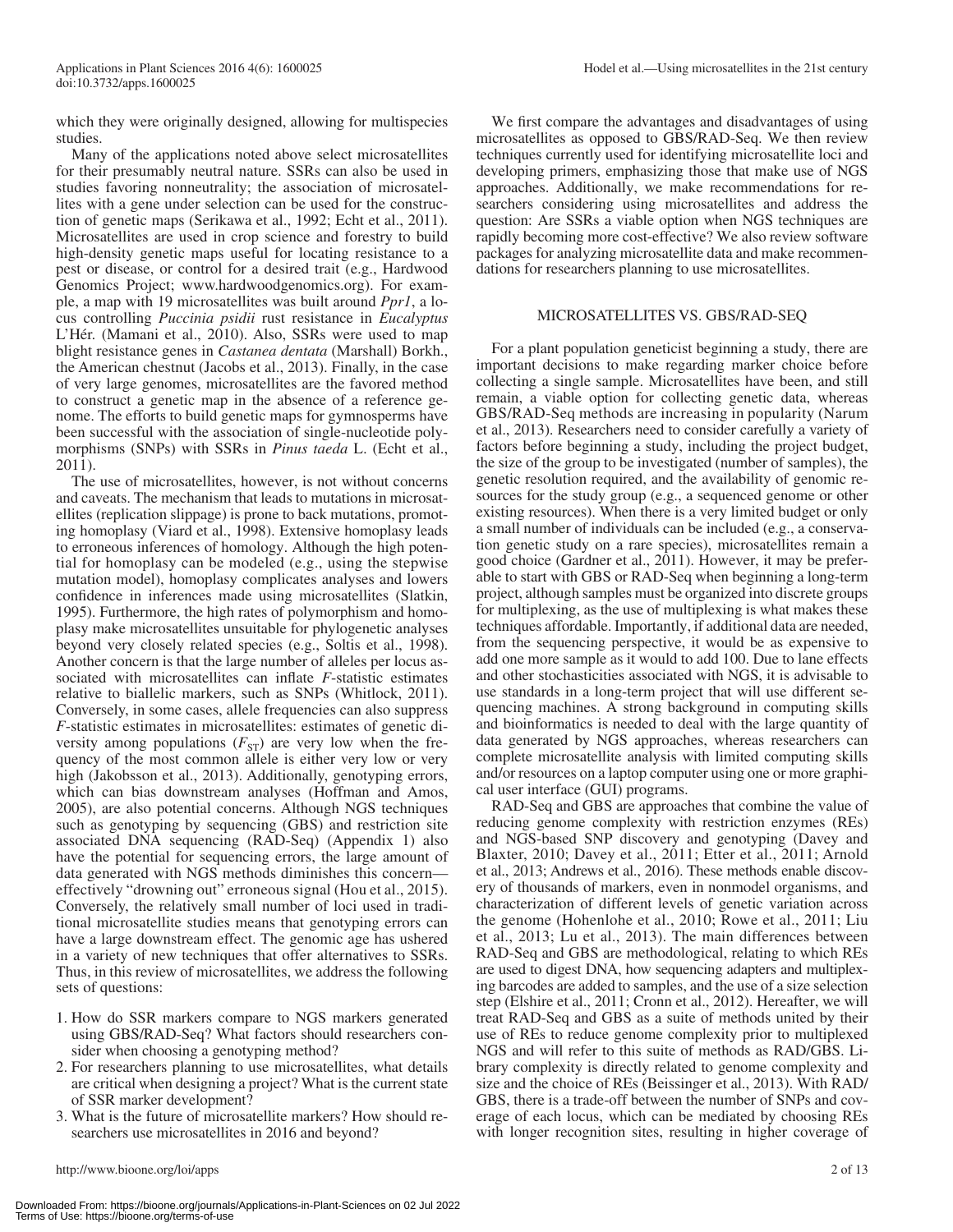fewer loci. This approach enables the use of these data for population genetics (Beissinger et al., 2013; Lu et al., 2013; Narum et al., 2013).

The primary advantage of RAD/GBS is that thousands of loci can be simultaneously generated for hundreds of individuals, with costs as low as US\$35 per sample (assuming strategic sharing of REs, adapters, barcodes, and efficient multiplexing with an optimal number of samples). Reducing genome complexity with REs is a very specific, fast, and simple procedure (Sonah et al., 2013; Andrews et al., 2016). There is no requirement for a priori knowledge of the genome of the species; however, a reference genome facilitates selecting an appropriate RE (Sonah et al., 2013; Spindel et al., 2013; Liu et al., 2014). REs can be chosen that prevent highly repetitive regions and target lowcopy regions, increasing the efficiency of the research goals and reducing computational time with alignment procedures. A multiplex barcoding system increases efficiency and reduces costs (Smith et al., 2010; Andolfatto et al., 2011; Elshire et al., 2011; Sonah et al., 2013). SNPs also have a number of advantages when directly compared to SSRs: they are less prone to homoplasy than SSRs and are also easier to locate in most single-copy regions of the genome than SSRs (Rafalski, 2002). Another advantage of SNPs is that relatively few SNPs are needed to define a haplotype or to detect linkage disequilibrium (Rafalski, 2002).

RAD/GBS approaches have several disadvantages as well. Problems may result from: (1) the frequent conflation of paralogous loci due to misassembly of reads (Etter et al., 2011; Xu et al., 2014), (2) sequencing errors and inaccurate genotyping with low sequencing depths (Arnold et al., 2013), (3) PCR bias in library construction (Arnold et al., 2013), and (4) nonrandom cleavage by enzyme digestion (Arnold et al., 2013). The first three issues have largely been addressed by improvements in algorithms and software for processing loci, improvements in sequencing technology and careful multiplexing, and multiple PCR steps, respectively. However, sampling DNA based on REs may still include a bias in allele frequency estimation. Mutations in restriction sites can lead to underestimating diversity and introduce genealogical biases, causing haplotypes to be nonrandomly sampled (Arnold et al., 2013). Additionally, the nucleotide composition of the restriction site affects which areas of the genome are sampled; the goals of the study should guide which REs are chosen. GC content should be carefully considered when selecting REs, as GC-rich REs lead to overrepresentation of the portions of the genome high in GC content (DaCosta and Sorenson, 2014). Additionally, RAD/GBS data often overestimate heterozygosity (Arnold et al., 2013; Gautier et al., 2013). Unlike with SSR markers, manual validation is impractical with RAD/GBS data, and biases or errors may be impossible to detect (Etter et al., 2011; Davey et al., 2013).

Several aspects of RAD/GBS present challenges that researchers need to consider. Multiplex sequencing protocols for RAD/GBS often depend on an accurate quantification of highmolecular-weight DNA (Elshire et al., 2011). However, this requirement may be waning, as recent studies have used RAD/ GBS on herbarium specimens, which may have degraded DNA (Beck and Semple, 2015). Little information is currently available about how markers discovered with RAD/GBS are distributed across the genome, although studies in wheat and barley suggest that these markers are uniformly spaced (Poland et al., 2012). Large variation in GC content among taxa may introduce biases, leaving important genomic regions over- or underrepresented (Beissinger et al., 2013). However, large differences in GC content among close relatives are unusual, meaning this will

likely not be an issue in population genomic studies. Another concern is that RAD/GBS data sets often have a huge amount of missing data compared to traditional genotyping methods. Researchers must make critical decisions about whether to exclude loci and/or individuals from analyses when there are high levels of missing data. Another consideration is that missing data are not randomly spread across individuals and/or loci due to the nature of the genomic library construction (REs). Therefore, allelic dropout, geneological biases, and underestimation of diversity may be some of the consequences of missing data in RAD/ GBS methods. Aspects of library construction, data processing, and the divergence history of study species may affect results; simulations and more studies are needed to define guidelines about how to handle missing data when using RAD/GBS (Huang and Knowles, 2016).

Whereas RAD/GBS are powerful methods for diploid species, many challenges remain for calling SNPs in polyploids. Specialized SNP genotyping algorithms are required when using RAD/GBS in polyploids (Narum et al., 2013). Because sequencing coverage determines the level of missing data, the large genomes of some plants, especially polyploids, can lead to low coverage. In all RAD/GBS protocols, the average number of reads per sample will be based on multiplexing and the number of independent sequences generated by the sequencing platform—either sequencing coverage or number of samples multiplexed will be reduced in polyploids as compared to diploids (Poland and Rife, 2012). Large plant genomes, due to either repetitive DNA or polyploidy, can lead to the erroneous construction of artifactual composite "loci" with falsely inferred polymorphisms. Longer reads facilitate the discovery of more polymorphisms when RAD/GBS is applied to polyploids, which require genome-specific polymorphisms to differentiate among homeologous sequences (Poland and Rife, 2012; Sonah et al., 2013).

One of the most important criteria for selecting a method is cost-feasibility; we present two approximate budgets (Appendix 2) for genotyping 96 individuals: one that involves developing and genotyping microsatellites and one that implements RAD/GBS. As of May 2016, if a researcher needs to develop his/her own microsatellite loci, the cost of genotyping approximately 96 individuals using 12–15 microsatellite markers is similar to performing RAD/GBS on 96 individuals. It is very challenging to present a budget that accounts for all the factors that will determine the cost of a project, but we attempt some approximate budgets that can be used as guidelines when designing projects.

### MICROSATELLITE DEVELOPMENT: REVIEW OF **TECHNIQUES**

If microsatellite markers are the chosen approach, researchers have two options: generate sequence data for microsatellite detection or mine pre-existing resources for marker discovery. The first option requires decisions on library preparation, sequencing platform (including read length and depth), and software for marker detection. The second option makes the first two decisions unnecessary and bypasses sequencing costs, but software choice is still important.

*Historical methods of microsatellite library construction***—**Microsatellite libraries were traditionally developed by digestion with one or more REs (Ritschel et al., 2004). A linker of known sequence would be ligated onto the digested fragments,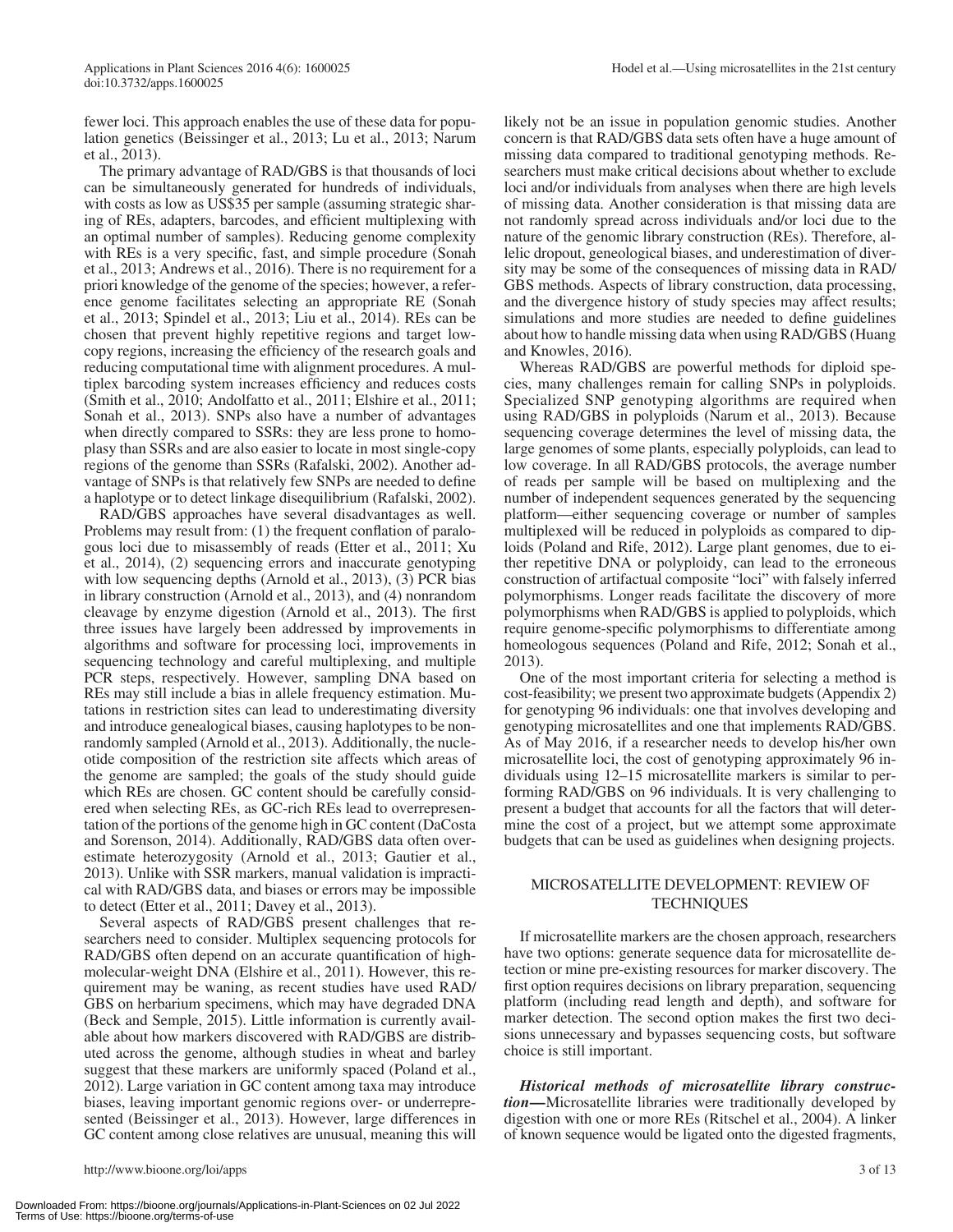and one or more probes containing repeat sequences were hybridized to those fragments. This enrichment step limited the nature of the microsatellites that would ultimately be obtained at the end of the procedure. The repeat-enriched fragments were then recovered using streptavidin-coated beads (Nunome et al., 2006). The library was amplified and the PCR products cloned and sequenced. The enrichment strategy is time-consuming (10– 14 d), and the DNA extracted for such a protocol has to be of high quality and quantity. The yield of such a library construction is typically eight to 20 polymorphic loci for 30–60 SSR primer pairs tested (Zalapa et al., 2012), and the initial cost is low (less than US\$500 for a cloning kit).

NGS has transformed the development of microsatellite loci for ecological and evolutionary studies. Current approaches allow quick and inexpensive identification of large numbers of loci in nonmodel organisms. Studies so far have largely focused microsatellite discovery efforts on the Roche 454 (454 Life Sciences, a Roche Company, Branford, Connecticut, USA) and Illumina (Illumina, San Diego, California) platforms (Jennings et al., 2011; Zalapa et al., 2012), although Pacific Biosciences (PacBio, Menlo Park, California, USA) (Grohme et al., 2013; Wei et al., 2014) and Ion Torrent (Thermo Fisher Scientific, Waltham, Massachusetts, USA) (Huey et al., 2013; Kameyama and Hirao, 2014) have also been used. Because read length greatly affects the ability to discover microsatellite markers, as longer reads will more likely include the flanking regions needed for primer design (Lepais and Bacles, 2011; Schoebel et al., 2013; Elliott et al., 2014), the 454 sequencing platform was used extensively for microsatellite development (Castoe et al., 2010). On a per-megabase basis, however, 454 is less cost-effective than Illumina (Glenn, 2011; [Appendix S1\)](http://www.bioone.org/doi/suppl/10.3732/apps.1600025/suppl_file/apps.1600025_s1.docx). Between January 2013 and April 2016, 74 projects using 454 were published in *Applications in Plant Sciences*, yielding between eight and 91 polymorphic loci, with an average of 16 loci, derived from an average of 139,418 reads. Roche announced they will be discontinuing the use of the 454 instrument in 2016. Future projects using NGS to develop microsatellite loci will rely on alternative platforms.

*Current library preparation methods***—**Several approaches can reduce genomic complexity and enrich for microsatellites prior to library building (Glenn, 2011). Method selection depends on platform throughput, number of individuals, desired coverage, and availability of a reference genome or transcriptome (Jennings et al., 2011). Microsatellite-enrichment methods require a priori decisions on the type of repeat motif and size of repeat sequence, creating bias in locus choice (Castoe et al., 2010). Using shotgun sequencing to identify loci allows for random sampling of the genome and is preferable to microsatelliteenrichment techniques. Regardless of sequencing platform and library preparation, however, NGS approaches to microsatellite discovery are more time- and cost-effective and provide more potential loci than traditional approaches. The limiting step for microsatellite studies is no longer marker discovery and development, but instead, screening and validation of loci (Wei et al., 2014).

The short read lengths obtained with platforms such as Illumina and Ion Torrent previously limited their utility for microsatellite development. However, as Illumina platforms generate longer read lengths (MiSeq currently generates  $2 \times 300$  bp reads), this limitation is changing. Zalapa et al. (2012) reported two of 17 projects in their analysis used Illumina platforms. Between January 2013 and April 2016, 28.8% (34 of 118) of primer notes published in *Applications in Plant Sciences* utilizing NGS used Illumina. For studies using Illumina, the average number of polymorphic microsatellite markers reported was 15 loci, and the average number of potential loci per study was 15,539, which is larger than other platforms (e.g., 454, with an average of 4400 potential markers). This is predominantly due to the greater throughput of Illumina (see [Appendix S1\)](http://www.bioone.org/doi/suppl/10.3732/apps.1600025/suppl_file/apps.1600025_s1.docx).

*Sequencing platform***—**Read length, read output, and error rate all affect platform choice for generating sequence data for marker discovery (Glenn, 2014; [Appendix S1\)](http://www.bioone.org/doi/suppl/10.3732/apps.1600025/suppl_file/apps.1600025_s1.docx). Currently there are three Illumina platforms available: MiSeq, HiSeq, and Next-Seq, with the HiSeq ×10 debuting in 2016. The MiSeq, which only has a single lane, has the fastest run times and the longest read lengths ( $\sim$ 56 h for 2  $\times$  300 bp). However, the MiSeq output consists of relatively few reads (50 million) of up to  $2 \times 300$  bp at a higher cost per mega base pair compared to the HiSeq. The HiSeq has a low cost per megabase of data—up to 500 gigabytes (GB) of data per flow cell. However, these reads are shorter than the MiSeq; until recently, the longest was  $2 \times 150$  bp, and the runs take up to six days; however, the new HiSeq v2 reagents allow  $2 \times 250$  bp in rapid run mode. Drawbacks to the HiSeq are the requirement to fill all eight lanes before running, and that a single flow cell can be processed only as a rapid run or a highthroughput run. The NextSeq falls between the two other platforms in performance; it can generate reads of  $2 \times 150$  bp, with a high-throughput run generating up to 120 GB of data in ~29 h. All three models have a low final error rate of 0.1% (primarily substitution-type miscalls; Glenn, 2014).

Two additional platforms that are increasing in use for SSR discovery are Ion Torrent and PacBio. Ion Torrent has three chip options generating between 50 Mbp and 2 Gbp of data, with read lengths of 200 or 400 bp, and sequencing time ranging between 3 and 7.9 h. The PacBio platform is a single-molecule real-time sequencer, which removes PCR errors that can be introduced when using other platforms. Of the three platforms reviewed, PacBio has the greatest flexibility in run times (30 min to 6 h per single-molecule real-time sequencing [SMRT] cell) and run size (one to 16 SMRT cells) and provides the longest read lengths, up to 20 Kb—an attractive feature for microsatellite discovery. PacBio suffers from the highest error rate—approximately 13% in raw reads. However, unlike Illumina and Ion Torrent, these errors are stochastic, meaning that a final error rate of less than 1% can be achieved in the consensus sequence of numerous raw reads (Glenn, 2014). Unfortunately, the advantages of the PacBio system come at a cost—it delivers a very low total number of reads per run (500 Mbp to 1 Gbp per SMRT cell) and a high cost per Mbp of data ([Appendix S1](http://www.bioone.org/doi/suppl/10.3732/apps.1600025/suppl_file/apps.1600025_s1.docx)).

Many pipelines have been published using paired-end Illumina reads (e.g., Miller et al., 2013; Andersen and Mills, 2014), with genomic DNA or RNA-Seq data. Gilmore et al. (2013) estimated the time and cost of using Illumina data to produce markers from eight samples to be approximately 20 h of laboratory work for sample preparation and approximately US\$51 per sample. Several recent studies have justified the use of other platforms, mainly Ion Torrent (Elliott et al., 2014) and PacBio (Wei et al., 2014). In a comparison of the utility of 454 and Ion Torrent, Elliott et al. (2014) found the Ion Torrent recovered shorter microsatellite repeats (due to shorter reads), but more markers were discovered at a lower cost and more quickly than with 454. The PacBio RS platform may become a preferred method for obtaining highly variable SSRs in the future, especially if error rates and price decrease; the latter is proposed with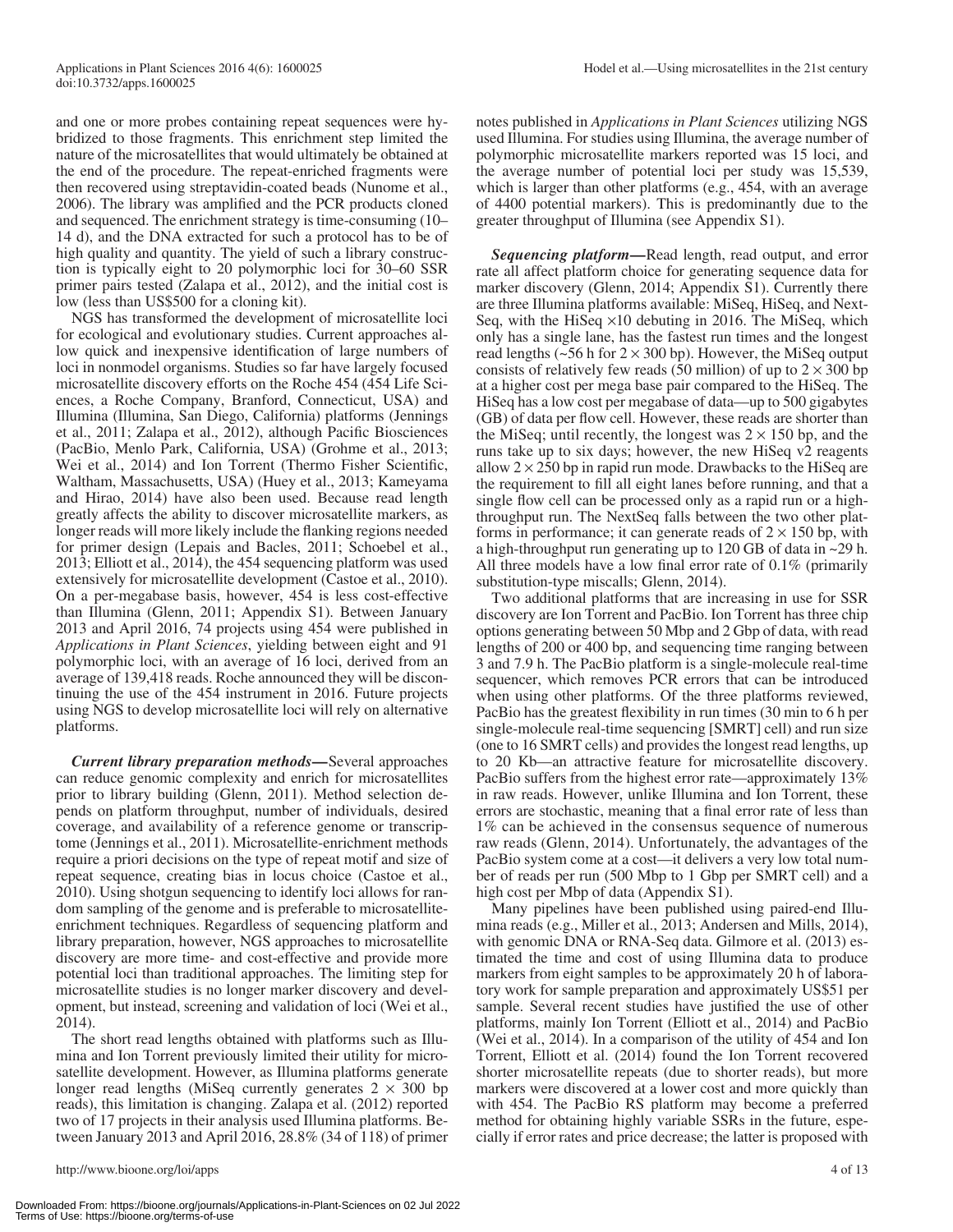their Sequel instrument. Small-scale marker development results in long reads using a single SMRT cell, which may yield thousands of repeats (Grohme et al., 2013; Wainwright et al., 2013).

*Mining existing data sets***—**Another option for developing microsatellite markers is using publicly available sequence data from online repositories such as the Sequence Read Archive (SRA; <http://www.ncbi.nlm.nih.gov/sra>). This archive houses a large collection of raw sequence data from various NGS platforms and approaches such as targeted-gene capture, genome skimming, restriction digests, and transcriptome sequencing. To determine the potential of these data sets to generate microsatellite markers, targeted-gene capture (SRR2658270; Landis et al., 2015) and RAD-Seq reads (Hodel et al., unpublished data) were used for marker discovery. In both data sets, over 100,000 potential loci were discovered, highlighting the utility of publicly available data for mining SSR loci (Tables 1 and 2). Another resource for researchers is the One Thousand Plant Transcriptomes Project (1KP; [www.onekp.com;](www.onekp.com) Matasci et al., 2014), which has transcriptome assemblies for over 1000 plant species. The companion paper to our review presents over five million SSR loci that can be used in thousands of plant species (Hodel et al., 2016). It is important to note that once potential loci are identified from NGS data, this is just the starting point for developing a functional microsatellite genotyping system and extensive and costly screening of loci will be required, as outlined in the budget in Appendix 2.

#### SOFTWARE FOR MICROSATELLITE DEVELOPMENT

Once researchers generate or obtain NGS data, the next step is to use a software program to identify potential loci to screen. We tested the effectiveness and ease of use of 10 commonly implemented software packages for microsatellite identification using four *Arabidopsis thaliana* NGS data sets mined from SRA. The data sets are: a single-end  $(1 \times 100$  bp) lane of Illumina HiSeq 2000 (ERR368422), which is 10.9 million reads and a total of 1.5 Gbp of sequence, a paired-end  $(2 \times 100$  bp) Illumina HiSeq 2000 lane (ERR965681; 97 million reads and a total of 8.7 Gbp of sequence), a paired-end  $(2 \times 250$  bp) Illumina MiSeq run (ERR365834; 13.2 million reads and a total of 3.3 Gbp of sequence), and a PacBio sequencing run (SRR1284764; 476 Mbp of sequence in 163,500 reads). We obtained the data in FASTA and FASTQ files from SRA using the SRA toolkit. Hereafter, these data sets will be referred to as HiSeq1, HiSeq2,

MiSeq, and PacBio. FASTA files for each data set ranged in size from 445 MB (PacBio) to 5.7 GB (HiSeq2). For some software packages, we had to use other file formats (e.g., FASTQ), but we report FASTA file sizes for simplicity.

We selected these four data sets to investigate how read number, read length, sequencing platform, and data set size affected the performance of each software package. Our goal was to provide readers with the information necessary to obtain microsatellite loci from publicly available data as easily as possible. We ran each data set through each software program, using the same settings in each program as much as possible. We selected the default values from QDD3 to use in every program, as the default values were difficult to change in QDD3. Although it is important to use a consistent set of parameters for every program, the actual parameters used can be arbitrary, so we used QDD3 defaults. The critical parameters to standardize were the number of repeats of a certain length motif required to call a locus. The QDD3 default values are: homopolymers, 1,000,000 repeats; dinucleotides, five repeats; trinucleotides, five repeats; tetranucleotides, five repeats; pentanucleotides, five repeats; hexanucleotides, five repeats. For each software package that ran to completion for all data sets, we report the total number of SSR loci found, the number of loci per mega base pair of sequence, and the distribution of loci across size motifs (di-, tri-, tetra-, penta-, hexanucleotides).

First, we summarize the utility and main characteristics of the software packages (see below, and Table 3). Next, we compare software packages, so future researchers are well-equipped to develop SSR loci easily. The goal of most of these programs is to search for SSR loci, quantify the distribution of loci across size motifs, and facilitate primer design. Many of these software packages use a GUI, but some are command line only and require knowledge of Perl or Python for software installation and execution. Many of the software packages interact with Primer3 (Rozen and Skaletsky, 1999) for primer design. Most programs are open source, platform independent, and capable of handling genomic data. When possible, we ran these software packages on a high-performance computing cluster. As noted below, some software packages would not run after a reasonable period of effort by a biologist proficient in command line and at least one programming language. We briefly describe and evaluate each program, report the resources required to run each one, how long execution took, and other relevant details for evaluating software packages (Table 3).

Most of the tested software packages executed successfully for all four test data sets and produced results consistent with other programs (Tables 4 and 5). HighSRR and SSR\_pipeline

Table 1. The number of loci found in an SSR search and the number of loci found per mega base pair sequence for each software package in each of two data sets used to highlight the vast potential resources available for researchers who cannot generate their own sequence data to search for SSRs.

|                          |                   | <i>Rhizophora</i> RAD-Seq <sup>a</sup> | Saltugilia gene capture <sup>b</sup> |                   |  |
|--------------------------|-------------------|----------------------------------------|--------------------------------------|-------------------|--|
| Software package         | Total no. of loci | Loci/Mbp sequence                      | Total no. of loci                    | Loci/Mbp sequence |  |
| <b>GMATO</b>             | 448.569           | 39.3                                   | 181.223                              | 671.2             |  |
| <b>MISA</b>              | 448,746           | 39.4                                   | 181.449                              | 672.0             |  |
| <b>MSATCOMMANDER</b>     | 372,436           | 32.7                                   | 151.455                              | 560.9             |  |
| PAL FINDER               | NA                | NA                                     | 140,463                              | 520.2             |  |
| Phobos (Geneious, STAMP) | 450,948           | 39.6                                   | 181,616                              | 672.7             |  |
| <b>SSR Locator</b>       | 447,185           | 39.2                                   | 180,763                              | 669.5             |  |

*Note*: NA = not applicable.

<sup>a</sup>114 million single-end reads  $(1 \times 100)$ ; 11.4-Gbp sequence; FASTA file: 12.5 GB.

 $b$  900,000 paired-end reads ( $2 \times 150$ ; 1.8 million total reads); 270-Mbp sequence; FASTA file: 275 MB.

http://www.bioone.org/loi/apps 5 of 13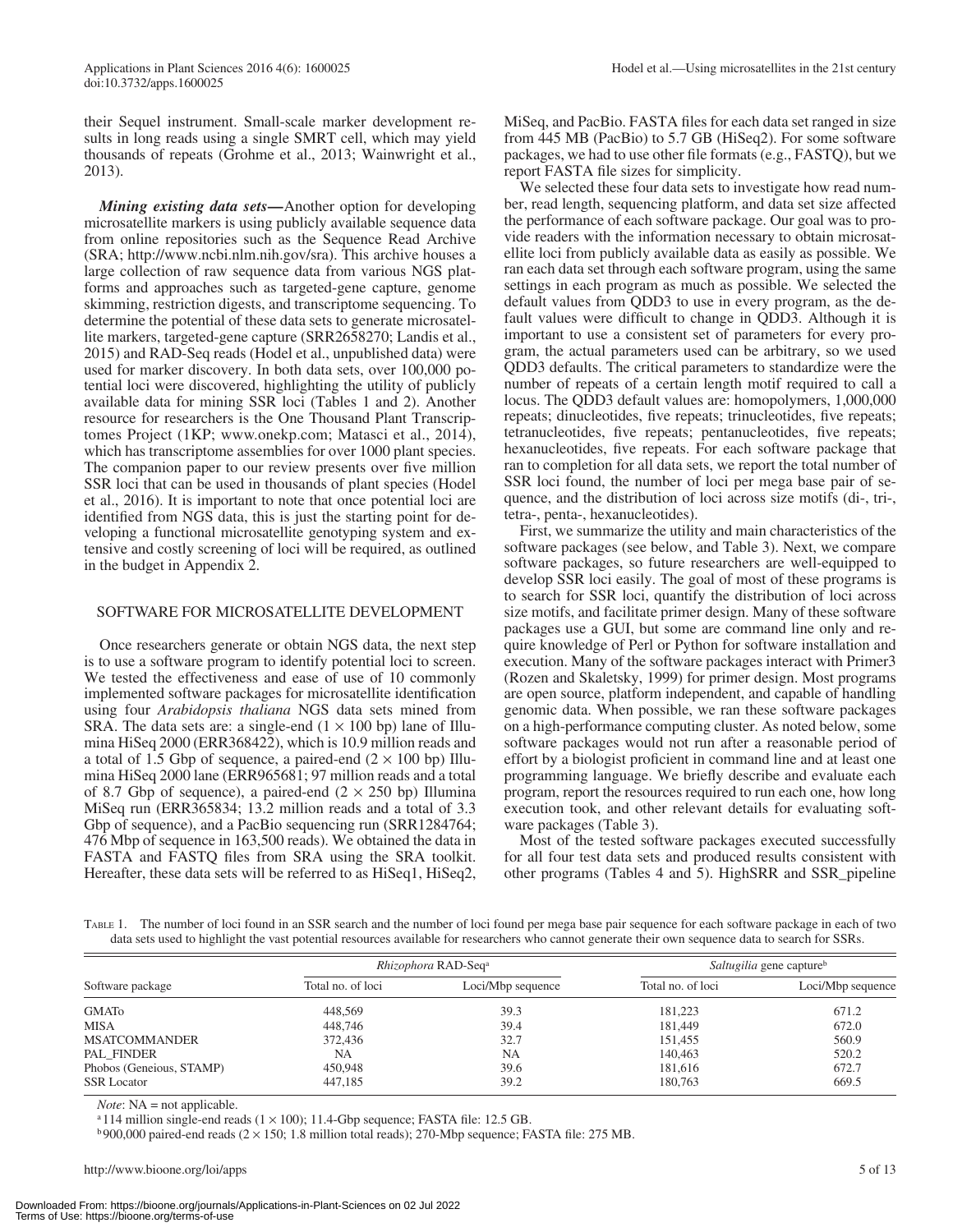Table 2. The number and percentage of each repeat motif type using each software package found in the SSR search for each test data set.

| Software package                | Rhizophora RAD-Seqa | Saltugilia gene<br>captureb |
|---------------------------------|---------------------|-----------------------------|
| <b>GMATo</b>                    |                     |                             |
| No. of dinucleotides $(\%)$     | 335,835 (74.9)      | 103,688 (57.2)              |
| No. of trinucleotides $(\%)$    | 93,812 (20.9)       | 74,129 (40.9)               |
| No. of tetranucleotides $(\%)$  | 15,997 (3.6)        | 610(0.3)                    |
| No. of pentanucleotides $(\%)$  | 2233(0.5)           | 307(0.2)                    |
| No. of hexanucleotides $(\% )$  | 692(0.2)            | 2489 (1.4)                  |
| <b>MISA</b>                     |                     |                             |
| No. of dinucleotides $(\%)$     | 335,883 (74.8)      | 103,768 (57.2)              |
| No. of trinucleotides $(\%)$    | 93,933 (20.9)       | 74,208 (40.9)               |
| No. of tetranucleotides $(\% )$ | 16,005(3.6)         | 612(0.3)                    |
| No. of pentanucleotides $(\%)$  | 2233(0.5)           | 322(0.2)                    |
| No. of hexanucleotides $(\%)$   | 692(0.2)            | 2539(1.4)                   |
| <b>MSATCOMMANDER</b>            |                     |                             |
| No. of dinucleotides $(\%)$     | 284,725 (76.4)      | 83, 377 (55.1)              |
| No. of trinucleotides $(\%)$    | 74,305 (20.0)       | 65,374 (43.2)               |
| No. of tetranucleotides $(\% )$ | 11,409(3.1)         | 473(0.3)                    |
| No. of pentanucleotides (%)     | 1631(0.4)           | 197(0.1)                    |
| No. of hexanucleotides (%)      | 366(0.1)            | 2034(1.3)                   |
| PAL FINDER                      |                     |                             |
| No. of dinucleotides $(\%)$     | <b>NA</b>           | 83,421 (59.4)               |
| No. of trinucleotides $(\%)$    | <b>NA</b>           | 54,787 (39.0)               |
| No. of tetranucleotides $(\% )$ | <b>NA</b>           | 589 (0.4)                   |
| No. of pentanucleotides $(\% )$ | <b>NA</b>           | 313(0.2)                    |
| No. of hexanucleotides $(\% )$  | <b>NA</b>           | 2053(1.5)                   |
| Phobos (Geneious, STAMP)        |                     |                             |
| No. of dinucleotides $(\% )$    | 336,595 (74.6)      | 103,807 (57.2)              |
| No. of trinucleotides $(\%)$    | 95,423 (21.2)       | 74,311 (40.9)               |
| No. of tetranucleotides (%)     | 16,005(3.5)         | 613(0.3)                    |
| No. of pentanucleotides (%)     | 2233(0.5)           | 322(0.2)                    |
| No. of hexanucleotides (%)      | 692(0.2)            | 2563(1.4)                   |
| <b>SSR</b> Locator              |                     |                             |
| No. of dinucleotides $(\%)$     | 334,836 (74.9)      | 103,599 (57.3)              |
| No. of trinucleotides $(\%)$    | 93,427 (20.9)       | 73,938 (40.9)               |
| No. of tetranucleotides $(\% )$ | 15,998 (3.6)        | 604(0.3)                    |
| No. of pentanucleotides (%)     | 2232(0.5)           | 290(0.2)                    |
| No. of hexanucleotides $(\% )$  | 692(0.2)            | 2332(1.3)                   |

*Note*: NA = not applicable.

 $a$ 114 million single-end reads (1  $\times$  100); 11.4-Gbp sequence; FASTA file: 12.5 GB.

 $b$  900,000 paired-end reads (2  $\times$  150; 1.8 million total reads); 270-Mbp sequence; FASTA file: 275 MB.

did not run to completion. The software packages that failed to run or complete the loci search were either old or not compatible with current NGS data sizes and formats. For instance, there are several types of FASTQ formats, but SSR\_pipeline recognized only one old version, and HighSSR is unable to run with files larger than 2 GB. Other packages, including GMATO, PAL\_ FINDER, QDD3, SRR Locator, and STAMP, had limitations. These packages were either slow, could not handle all data types and/or sizes, or were difficult to use (e.g., they required a substantial amount of file formatting and manipulating). PAL\_FINDER and MSATCOMMANDER (Faircloth, 2008) consistently found fewer loci than other software packages (Table 4). We recommend using Phobos (either by itself or through Geneious if Primer3 integration is desired) or MISA. We base these recommendations on ease of use and reliability of results.

**Geneious** is a desktop software suite for the organization and analysis of sequence data in molecular biology (Kearse et al., 2012). Microsatellite development requires several plugins (e.g., Phobos, Primer3, and MISA) to meet users' specific needs. It is commercial software, which requires purchasing a license for

activation, raising the research budget. The component that searches for microsatellite loci is **Phobos**, which can be run independently of Geneious for free. Phobos has both GUI and command-line interfaces, and it processes large files quickly. Every data set tested completed the search in less than an hour on a standard laptop (2.5-GHz Intel Core i5, 8 GB RAM). Phobos does not interact directly with Primer3, but if Phobos is used through Geneious, the results of the loci search in Phobos can be easily piped to Primer3. For microsatellite loci development, Phobos is fast and user-friendly.

**GMATo** comes with a Java graphical interface and is ready to execute immediately after downloading (Wang et al., 2013). GMATo results are presented as a table of SSR loci statistics. It runs quickly; for the HiSeq2 data set (a 5.7-GB file), it completed the job within 52 min on a desktop Windows machine (eight Core 3.4-GHz Intel Core i7-2600 CPU, 16 GB RAM). However, the user cannot control the distribution of repeat number motifs—every repeat length must be set to the same value. This program is not capable of primer design, marker generation, or electronic mapping markers.

**HighSSR** detects microsatellites and eliminates redundancy in the PCR primers for recovered loci (Churbanov et al., 2012). It identifies and scores SSRs in raw sequencing reads with Tandem Repeats Finder (TRF; Benson, 1999) and stores them in a PostgreSQL database, reporting summary statistics, such as the number of alleles of each SSR locus, which can be analyzed by other software. HighSSR demultiplexes pooled libraries, assesses locus polymorphism, and implements Primer3 for primer design. Finally, MUSCLE (Edgar, 2004) is used to refine crude clusters and distill loci from them. However, it requires a Java virtual machine and access to a database on a PostgreSQL server. Moreover, nonuniversal parameter settings and various Java codes and shell scripts make it difficult to use. For the TRF executable file, we could only open our smallest test data file (PacBio; 445 MB).

**MISA** is short for MIcroSAtellite identification tool, which was originally designed to generate SSR loci from EST data (Thiel et al., 2003). It works immediately if Perl is installed and runs rapidly; the 5.7-GB HiSeq2 data set finished in 1.8 h (one node, one processor, and 4 GB of memory). Users are able to change the default settings by editing a configuration file (misa. ini), and MISA is able to generate primers. Its results are in tabular form, giving a summary of different statistics, such as the frequency of a specific microsatellite type. However, some studies indicate that MISA may have mined redundantly in overlapped microsatellites (e.g., Wang et al., 2013; Hodel et al., 2016).

**MSATCOMMANDER** enables rapid and automated microsatellite detection, locus-specific primer design, and tagging (Faircloth, 2008). It requires Python and writes output files in comma-separated value (CSV) format. However, the results are difficult to view and do not include general summary statistics about the types of microsatellite loci found. The user must spend considerable time filtering the output file to determine basic statistics (e.g., the number of dinucleotide repeats found). It utilizes Primer3 as its primer design and primer-tagging engine.

**PAL\_FINDER** finds microsatellite repeat elements directly from raw NGS sequencing reads and then designs PCR primers to amplify these repeat loci (potentially amplifiable loci [PAL]) by interaction with Primer3 (Castoe et al., 2012). This is command-line software, which can be freely modified by the user via the required config file. However, its performance is very sensitive to data coverage (quantity and quality of PALs; Castoe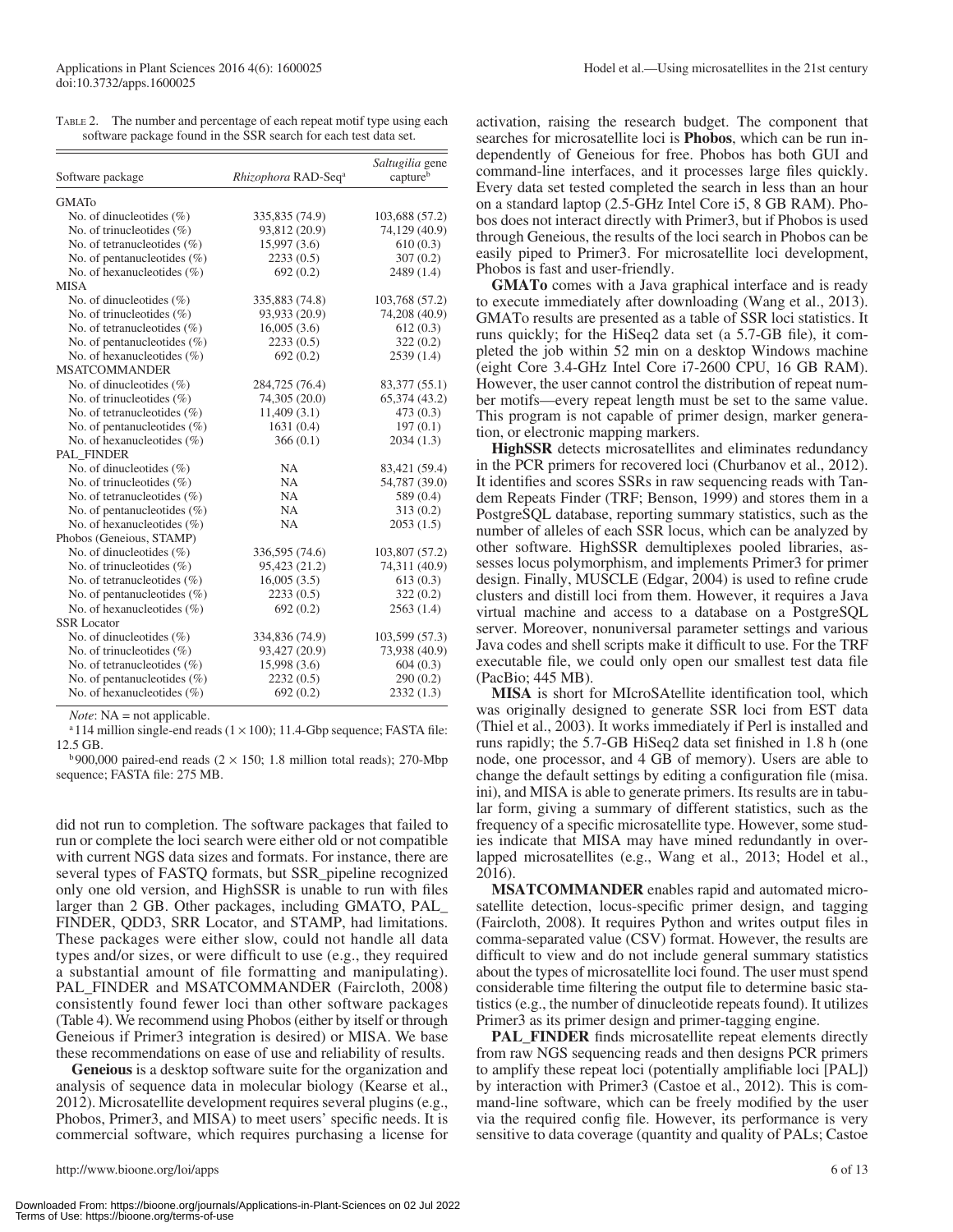| ТАВLЕ 3.             | comments describing the ease of use. | Description of software packages used in this study, including operating systems, important features, URL where software can be obtained, number of citations, authors, and brief                                                                                                                                                             |                                                                                                                 |                                                 |                        |                                                                                                                                                                                                                                 |
|----------------------|--------------------------------------|-----------------------------------------------------------------------------------------------------------------------------------------------------------------------------------------------------------------------------------------------------------------------------------------------------------------------------------------------|-----------------------------------------------------------------------------------------------------------------|-------------------------------------------------|------------------------|---------------------------------------------------------------------------------------------------------------------------------------------------------------------------------------------------------------------------------|
| Software             | Operating system                     | Features                                                                                                                                                                                                                                                                                                                                      | URL                                                                                                             | Citations (Web of<br>Science/Google<br>Scholar) | Reference              | Comments                                                                                                                                                                                                                        |
| Geneious             | Linux, Mac OSX,<br>Windows           | Integrates multiple functions with plugins,<br>user-friendly interface                                                                                                                                                                                                                                                                        | http://www.geneious.com/<br>features/microsatellite-<br>analysis                                                | 395/633                                         | Kearse et al., 2012    | ecoevo/cm/cm_phobos.htm) is freely<br>available, very easy to use, and quick.<br>Very user friendly, but requires a paid<br>license to run. The microsatellite<br>http://www.ruhr-uni-bochum.de/<br>development plugin (Phobos, |
| GMATo                | Linux, Mac OSX,<br>Windows           | Both GUI and command line interface;<br>SSR mining and statistics at<br>genome level                                                                                                                                                                                                                                                          | projects/gmato/files/<br>http://sourceforge.net/<br>?source=navbar                                              | 0/8                                             | Wang et al., 2013      | but it is hard for the user to change<br>Runs quickly and has clear output,<br>important parameter settings                                                                                                                     |
| HighSSR              | Linux, Mac OSX,<br>Windows           | and capable of microsatellite detection,<br>A Java program is designed for NGS data<br>elimination of redundancy and primer<br>PostgreSQL, MUSCLE, and Primer3.<br>development, and interacting with                                                                                                                                          | https://code.google.com/p/<br>highssr/                                                                          | 7/12                                            | Churbanov et al., 2012 | Cannot open large files (>2 GB);<br>unsuitable for most NGS data.                                                                                                                                                               |
| <b>MISA</b>          | Linux, Mac OSX,<br>Windows           | and interacts with Primer3 for primer<br>Preprocessing sequences, motif search,<br>designs                                                                                                                                                                                                                                                    | http://pgrc.ipk-gatersleben<br>.de/misa/                                                                        | 669/1150                                        | Thiel et al., 2003     | Fast, easy to configure, generates<br>primers.                                                                                                                                                                                  |
| <b>MSATCOMMANDER</b> | Linux, Mac OSX,<br>Windows           | Motif search, interacts with Primer3 for<br>primer auto-tag<br>primer design, and                                                                                                                                                                                                                                                             | http://code.google.com/p/<br>msatcommander                                                                      | 428/509                                         | Faircloth, 2008        | Output is difficult to view; requires lots<br>of filtering to find basic statistics.                                                                                                                                            |
| PAL FINDER           | Linux, Mac OSX,<br>Windows           | Identifies and characterizes microsatellite<br>primers by interacting with Primer3<br>paired-end reads, and designs PCR<br>repeat loci from shotgun genomic<br>sampling by 454 or Illumina                                                                                                                                                    | CastoeLab/Software.html<br>snakegenomics.org<br>http://sourceforge.net/<br>projects/palfinder/<br>or http://www | 87/115                                          | Castoe et al., 2012    | FASTQ formats; would not complete<br>compatibility issues with many<br>Slow, struggles with large files;<br>with the largest data set.                                                                                          |
| QDD3                 | Windows and<br>Linux                 | user-friendly graphical interface on<br>sequence reads obtained from 454<br>from large sequences at genomic<br>microsatellite markers from raw<br>the essential<br>or Illumina and design primers<br>with both command line and a<br>bioinformatics and equipped<br>A computer program to select<br>level, dealing with<br>the Galaxy server. | $\sim$ emeglecz/qdd<br>http://net.imbe.fr/                                                                      | 3/9                                             | Meglécz et al., 2014   | cannot easily change parameter<br>Relatively long running time; user<br>settings.                                                                                                                                               |
| <b>SSR</b> Locator   | Windows                              | occurrence of motifs and arrangements,<br>alignments, and identity and homology<br>primer design, PCR simulation, global<br>searches; eliminates overlaps between<br>Integrates SSR searches, frequency of<br>adjacent sequences; interacts with<br>Primer3                                                                                   | journals/ijpg/2008/412696/<br>http://www.hindawi.com/                                                           | 0/98                                            | Da Maia et al., 2008   | Requires tedious file reformatting; only<br>available for Windows.                                                                                                                                                              |
| SSR_pipeline         | Linux, Mac OSX,<br>Windows           | e.g., microsatellites from paired-end<br>Identifies simple sequence repeats,<br>high-throughput Illumina DNA<br>sequencing data                                                                                                                                                                                                               | http://pubs.usgs.gov/ds/<br>778/                                                                                | 3/3                                             | Miller et al., 2013    | We could not get it to run after ~24 h<br>of effort.                                                                                                                                                                            |
| <b>STAMP</b>         | Linux, Mac OSX,<br>Windows           | comprehensive integration of a set of<br>processing of microsatellite markers,<br>extension modules to facilitate the<br>Based on STADEN package, with<br>like Phobos, TROLL, Primer3,<br>SQLite module.                                                                                                                                      | computing/bioinformatics/<br>http://www.awi.de/en/<br>research/scientific<br>software                           | 11/15                                           | Kraemer et al., 2009   | modules associated with it (Phobos)<br>Powerful, but not user friendly. Other<br>quickly and conveniently locate<br>potential loci.                                                                                             |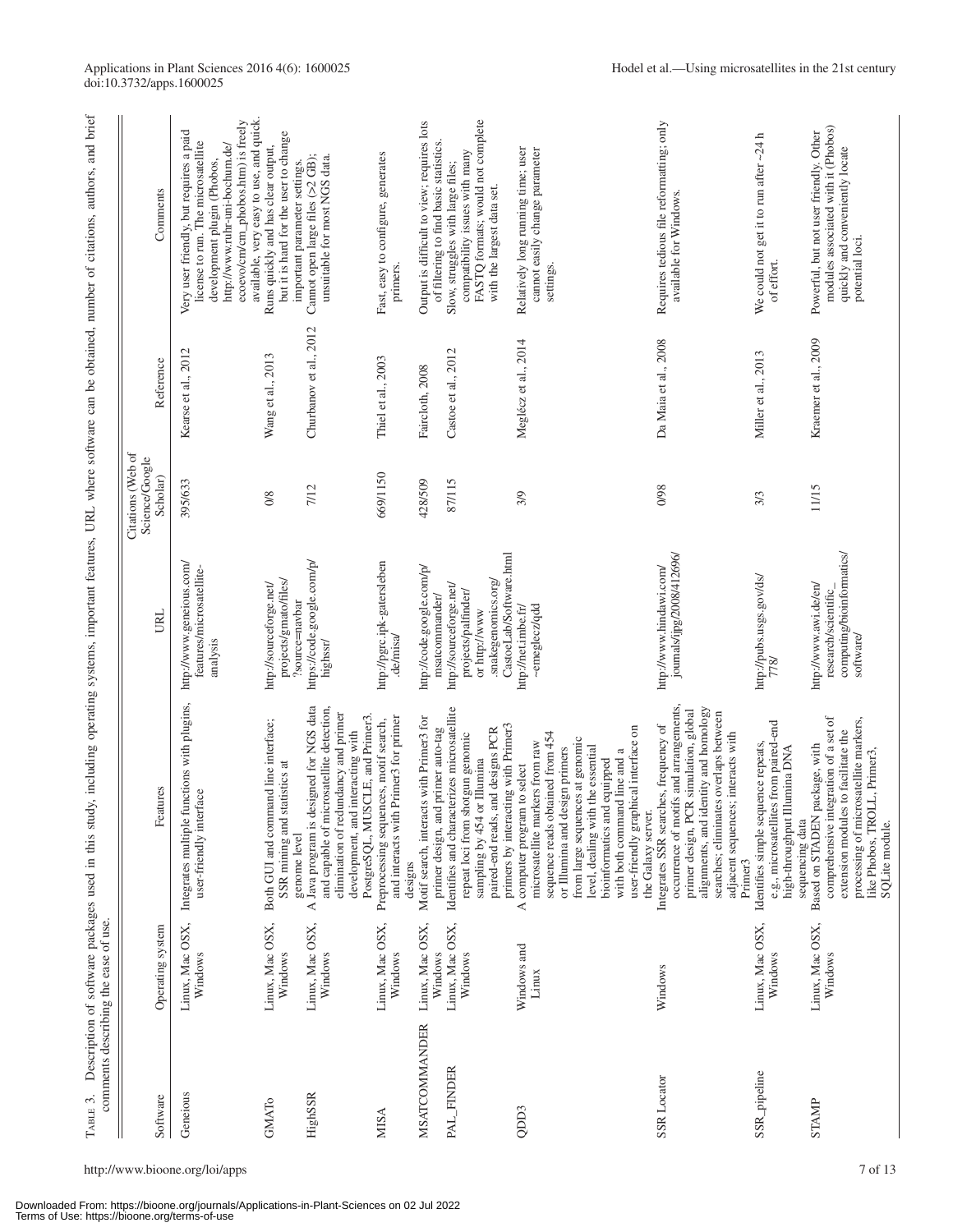| TABLE 4. Software packages, the number of loci they find in an SSR search, and the number of loci they find per mega base pair sequence in each of the four |
|-------------------------------------------------------------------------------------------------------------------------------------------------------------|
| test data sets for four sequencing platforms (MiSeq, HiSeq1, HiSeq2, PacBio).                                                                               |

|                          | MiSeq (ERR365834) <sup>a</sup> |                      | HiSeq1 (ERR368422) $\frac{b}{c}$ |                      | HiSeq2 (ERR965681) $\text{°}$ |                      | PacBio (SRR1284764) <sup>d</sup> |                      |
|--------------------------|--------------------------------|----------------------|----------------------------------|----------------------|-------------------------------|----------------------|----------------------------------|----------------------|
| Software package         | Total no.<br>of loci           | Loci/Mbp<br>sequence | Total no.<br>of loci             | Loci/Mbp<br>sequence | Total no.<br>of loci          | Loci/Mbp<br>sequence | Total no.<br>of loci             | Loci/Mbp<br>sequence |
| <b>GMATO</b>             | 482,084                        | 146.1                | 171.016                          | 114.0                | 722,636                       | 83.1                 | 104,630                          | 219.8                |
| <b>MISA</b>              | 482,336                        | 146.2                | 171,095                          | 114.1                | 723,062                       | 83.1                 | 104,778                          | 220.1                |
| <b>MSATCOMMANDER</b>     | 388,663                        | 117.8                | 135.168                          | 90.1                 | 543,610                       | 62.5                 | 82.588                           | 173.5                |
| PAL FINDER               | 310,495                        | 94.1                 | 158.163                          | 105.4                | 591,617                       | 68.0                 | 48.831                           | 102.6                |
| Phobos (Geneious, STAMP) | 483,037                        | 146.4                | 172,309                          | 114.9                | 723,917                       | 83.2                 | 104.896                          | 220.4                |
| <b>SSR Locator</b>       | 481,863                        | 146.0                | 170.934                          | 114.0                | 722,580                       | 83.1                 | 104.120                          | 218.7                |

 $a_6$ .6 million paired-end reads ( $2 \times 250$ ; 13.2 million total reads); 3.3-Gbp sequence; FASTA file: 3.9 GB.

 $b$  10.9 million single-end reads (1  $\times$  100); 1.5-Gbp sequence; FASTA file: 2.2 GB.

 $c$ 48.5 million paired-end reads (2 × 100; 97 million total reads); 8.7-Gbp sequence; FASTA file: 5.7 GB.

<sup>d</sup> 163,500 reads; 476-Mbp sequence; FASTA file: 445 MB.

et al., 2012). After approximately 24 h of effort manipulating FASTQ input files, we were unable to get the FASTQ mode to work. We could use any type of FASTA file in the "454" mode, including paired-end Illumina data, as long as all the reads were in a single file. This program has a slow run time relative to other software packages reviewed (>24 h for data sets >4 GB on a standard laptop [2.5-GHz Intel Core i5 with 8 GB RAM]).

**QDD3** is composed of four separately running modules, with functions of quality trimming, microsatellite detection, redundancy removal, primer design, contamination checking, and

Table 5. The number and percentage of each repeat motif type found in the SSR search in each of the four test data sets for four sequencing platforms (MiSeq, HiSeq1, HiSeq2, PacBio).

| Software package                | MiSeq (ERR365834) <sup>a</sup> | HiSeq1 (ERR368422) <sup>b</sup> | HiSeq2 (ERR965681) $\text{°}$ | PacBio (SRR1284764) <sup>d</sup> |
|---------------------------------|--------------------------------|---------------------------------|-------------------------------|----------------------------------|
| <b>GMATO</b>                    |                                |                                 |                               |                                  |
| No. of dinucleotides $(\%)$     | 395,657 (82.1)                 | 123,902 (72.5)                  | 565,192 (78.2)                | 95,584 (91.4)                    |
| No. of trinucleotides $(\% )$   | 82,874 (17.2)                  | 42,764 (25.0)                   | 151,596 (21.0)                | 8366 (8.0)                       |
| No. of tetranucleotides $(\%)$  | 2333(0.5)                      | 2290(1.3)                       | 3390 (0.5)                    | 556(0.5)                         |
| No. of pentanucleotides $(\%)$  | 525(0.1)                       | 803(0.5)                        | 895(0.1)                      | 99(0.1)                          |
| No. of hexanucleotides (%)      | 695(0.1)                       | 1257(0.7)                       | 1563(0.2)                     | 25(0.0)                          |
| <b>MISA</b>                     |                                |                                 |                               |                                  |
| No. of dinucleotides $(\% )$    | 395,740 (82.0)                 | 123,918 (72.4)                  | 565,328 (78.2)                | 95,634 (91.3)                    |
| No. of trinucleotides $(\%)$    | 83,016 (17.2)                  | 42,817 (25.0)                   | 151,850 (21.0)                | 8454(8.1)                        |
| No. of tetranucleotides $(\%)$  | 2357(0.5)                      | 2294(1.3)                       | 3406(0.5)                     | 564(0.5)                         |
| No. of pentanucleotides $(\%)$  | 525(0.1)                       | 806(0.5)                        | 905(0.1)                      | 99(0.1)                          |
| No. of hexanucleotides $(\% )$  | 698(0.1)                       | 1260(0.7)                       | 1573(0.2)                     | 27(0.0)                          |
| <b>MSATCOMMANDER</b>            |                                |                                 |                               |                                  |
| No. of dinucleotides $(\% )$    | 325,676 (83.8)                 | 99,465 (73.6)                   | 432,335 (79.5)                | 77,096 (93.4)                    |
| No. of trinucleotides $(\% )$   | $60,629$ $(15.6)$              | 32,118 (23.8)                   | 107,818 (19.8)                | 5148 (6.2)                       |
| No. of tetranucleotides $(\%)$  | 1613(0.4)                      | 1824(1.3)                       | 1925(0.4)                     | 286(0.3)                         |
| No. of pentanucleotides $(\%)$  | 313(0.1)                       | 650(0.5)                        | 619(0.1)                      | 45(0.1)                          |
| No. of hexanucleotides $(\%)$   | 432(0.1)                       | 1111(0.8)                       | 913(0.2)                      | 13(0.0)                          |
| PAL FINDER                      |                                |                                 |                               |                                  |
| No. of dinucleotides $(\% )$    | 251,678 (81.1)                 | 114,219 (72.2)                  | 460,072 (77.8)                | 41,581 (85.2)                    |
| No. of trinucleotides $(\% )$   | 56,389 (18.2)                  | 40,088 (25.3)                   | 126,509(21.4)                 | 6595 (13.5)                      |
| No. of tetranucleotides $(\%)$  | 1570(0.5)                      | 2042(1.3)                       | 2909(0.5)                     | 531(1.1)                         |
| No. of pentanucleotides $(\%)$  | 359(0.1)                       | 717(0.5)                        | 774(0.1)                      | 98(0.2)                          |
| No. of hexanucleotides $(\% )$  | 499(0.2)                       | 1097(0.7)                       | 1353(0.2)                     | 26(0.1)                          |
| Phobos (Geneious, STAMP)        |                                |                                 |                               |                                  |
| No. of dinucleotides $(\% )$    | 396,367 (82.1)                 | 124,755 (72.4)                  | 566,081 (78.2)                | 95,743 (91.3)                    |
| No. of trinucleotides $(\% )$   | 83,088 (17.2)                  | 43,156(25.0)                    | 151,949 (21.0)                | 8462(8.1)                        |
| No. of tetranucleotides $(\%)$  | 2359(0.5)                      | 2314(1.3)                       | 3409(0.5)                     | 565(0.5)                         |
| No. of pentanucleotides $(\%)$  | 525(0.1)                       | 810(0.5)                        | 905(0.1)                      | 99(0.1)                          |
| No. of hexanucleotides $(\% )$  | 698(0.1)                       | 1274(0.7)                       | 1573(0.2)                     | 27(0.0)                          |
| <b>SSR</b> Locator              |                                |                                 |                               |                                  |
| No. of dinucleotides $(\% )$    | 395,436 (82.1)                 | 123,818 (72.4)                  | 565,033 (78.2)                | 95,062 (91.3)                    |
| No. of trinucleotides $(\% )$   | 82,881 (17.2)                  | 42,773 (25.0)                   | 151,690 (21.0)                | 8373 (8.0)                       |
| No. of tetranucleotides $(\%)$  | 2335(0.5)                      | 2288(1.3)                       | 3384(0.5)                     | 561(0.5)                         |
| No. of pentanucleotides $(\% )$ | 516(0.1)                       | 800(0.5)                        | 904(0.1)                      | 97(0.1)                          |
| No. of hexanucleotides $(\% )$  | 695(0.1)                       | 1255(0.7)                       | 1569(0.2)                     | 27(0.0)                          |

a6.6 million paired-end reads (2 × 250; 13.2 million total reads); 3.3-Gbp sequence; FASTA file: 3.9 GB.

 $b$  10.9 million single-end reads (1 × 100); 1.5-Gbp sequence; FASTA file: 2.2 GB.

c48.5 million paired-end reads (2 × 100; 97 million total reads); 8.7-Gbp sequence; FASTA file: 5.7 GB.

<sup>d</sup> 163,500 reads; 476-Mbp sequence; FASTA file: 445 MB.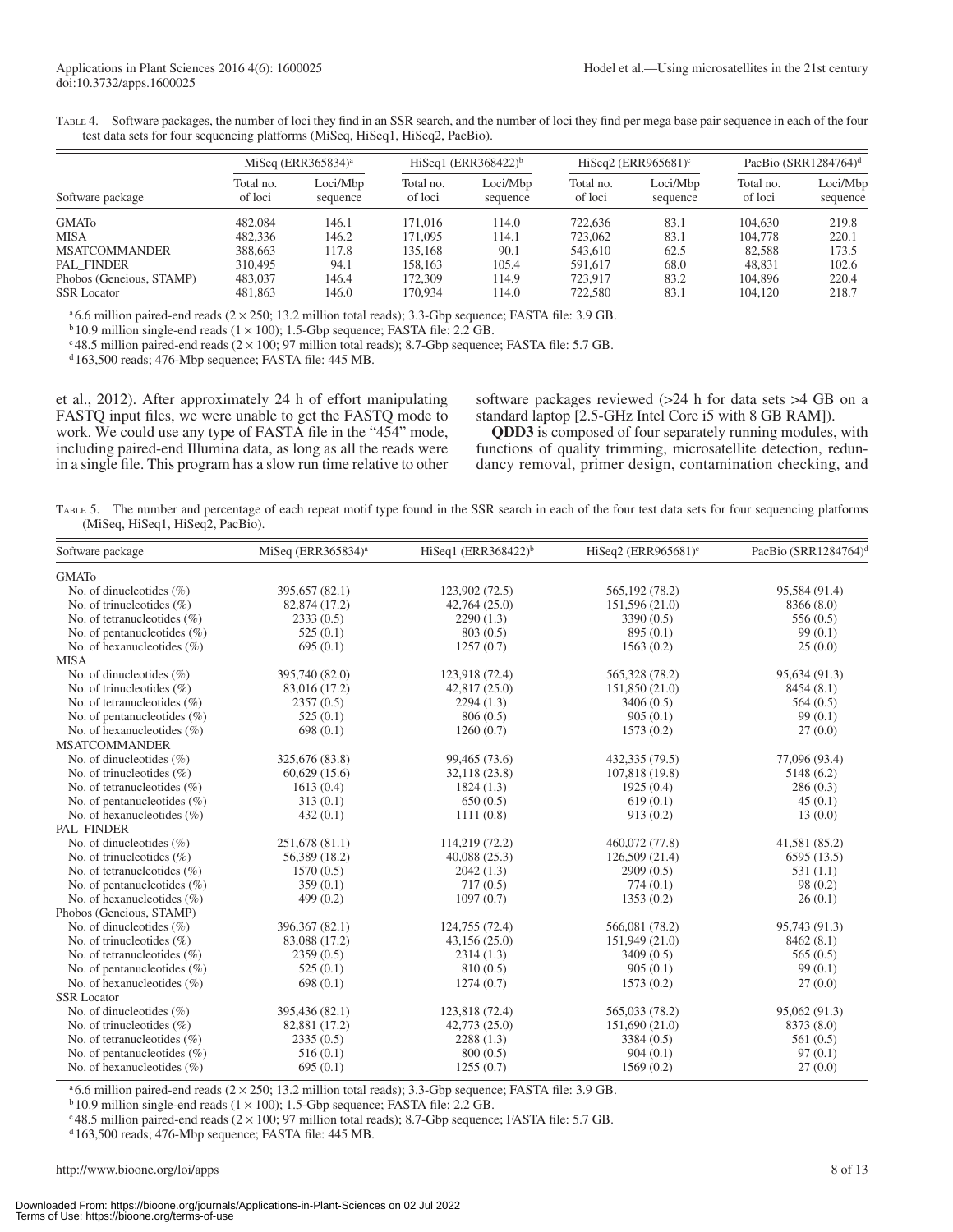comparison to known transposable elements (Meglécz et al., 2014). It can be used both on command-line and through Galaxy (Afgan et al., 2016) and works with RepeatMasker (Tarailo-Graovac and Chen, 2009) and a variety of other NGS tools. Its running time is relatively long (for a 5.7-GB data set, 9.5 h on a high-performance computer), and users cannot change default settings for SSR searches (e.g., specifying different numbers of repeats for different length motifs).

**SSR Locator** integrates functions of SSR search, frequency of occurrence of motifs, primer design, and PCR simulation against other databases, as well as global alignments and identity and homology searches (da Maia et al., 2008). It executes all the module-calls using a GUI with a built-in menu system suite. However, it requires some file reformatting, which increases computing time. For the HiSeq2 data set, it took 10 min to reformat, and 69 min for the SSR search on a Windows platform (eight Core 3.4-GHz Intel Core i7-2600 CPU, 16 GB RAM).

**SSR\_pipeline** is a command-line program for identifying microsatellites from high-throughput sequencing data using a Python environment (Miller et al., 2013). It detects SSRs in Illumina paired-end reads, with modules for quality filtering and alignment of Illumina raw data. SSR\_pipeline can also analyze data from other sequencing platforms, such as 454 and Ion Torrent, by using the SSR detection module independently. However, after 24 h of effort by a biologist proficient in bioinformatics, we could not run test data through SSR\_pipeline successfully.

**STAMP** is an updated package of STADEN (Kraemer et al., 2009) for microsatellite detection and primer design, with comprehensive integration of **Phobos** (Mayer, 2007) for tandem repeat detection and analysis. STAMP uses TROLL (Castelo et al., 2002) for tracing back primer pairs to sequence trace files, Primer3 for interactive design and visualization of primers, and SQLite as a database for storing analysis results. Overall, STAMP is a highly flexible, high-throughput, interactive tool for conventional and multiplex microsatellite marker design, avoiding the generation of redundant markers. However, it is complicated it requires multiple tool command language modules and preinstallation of the STADEN package, and it is not suited for low-coverage NGS data (Meglécz et al., 2014).

#### DISCUSSION

*Recommendations for researchers***—**Based on our budget estimates, RAD/GBS and microsatellites are approximately equivalent in cost for genotyping 96 individuals, assuming that NGS data are already available for microsatellite development (Appendix 2). However, RAD/GBS will generate many more loci, but it would be much more economical to add additional individuals if using SSRs. If microsatellites can be developed for free using existing public NGS data, it is worth investigating this option—it can considerably reduce the cost (see companion paper [Hodel et al., 2016], which presents over five million SSR loci that can be used in thousands of plant species). As shown in Table 3, publicly available data sets not designed for microsatellite development can be mined to yield many SSR loci to test. Our review of sequencing platforms and the test data sets we used in our software comparison revealed that read length is not as important as expected. Table 4 indicates that while the longer read lengths associated with MiSeq  $(2 \times 300$  bp) certainly yield more loci than the shorter read lengths of HiSeq (e.g.,  $1 \times 100$  bp), there are plenty of loci detected (typically >100,000) with shorter read lengths. 454 sequencing was once considered essential for microsatellite development, because Illumina reads were too short. Now, many types of Illumina sequencing can generate adequate sequence data for generating loci [\(Appendix S1](http://www.bioone.org/doi/suppl/10.3732/apps.1600025/suppl_file/apps.1600025_s1.docx)). Unless a researcher is multiplexing many different species in a single run, we recommend using Illumina MiSeq for its cost efficiency. As shown in Table 4, the Illumina MiSeq generates ample loci relative to other platforms, and it is cheaper and more timeefficient compared to HiSeq, which requires users to fill all eight lanes before a sequencing run can commence. For the software portion of microsatellite development, we recommend using MISA or Phobos (either alone or as implemented in Geneious).

*The future of SSRs—are they up to the task?***—**Microsatellites still have great applicability due to their high polymorphism, relatively easy scoring, testable neutrality, and Mendelian inheritance (Zane et al., 2002). The use of microsatellites will undoubtedly give way to newer technologies such as RAD/GBS as these approaches find wider application. However, microsatellite markers are valuable tools for several reasons. Many study designs simply do not require the high marker density provided by RAD/GBS and benefit more from the inclusion of large numbers of samples. Furthermore, there are thousands of studies that have employed microsatellite markers, and in many cases, the markers available provided too little information to fully address the authors' hypotheses. For such microsatellite legacy projects, using the same markers as existing data sets is preferred to avoid confounding factors. While microsatellites provide limited information per sample, if the inclusion of many individuals is a priority, microsatellites compare favorably with newer techniques. If transcriptomic data are used to identify microsatellites, it may be possible to perform more rigorous tests of selective neutrality in adjacent coding regions of potential loci. This could allow researchers to know whether they were selecting a locus that is part of (or linked to) a gene under directional selection rather than merely documenting any departures from Hardy–Weinberg equilibrium. Also, the high allelic variation of microsatellites compared to sequence-based markers is optimal for the identification of markers present in small subpopulations of interest (e.g., disease-resistant individuals; Miah et al., 2013). Finally, for projects with limited budgets (e.g., conservation genetic surveys), microsatellites will likely continue to be the most economical option for some time (Jennings et al., 2011). For all of these reasons, microsatellites remain a good choice for many systems and questions—with the proper justification and strong questions/hypotheses, they are still appropriate for use in proposals to the National Science Foundation and other funding sources.

#### LITERATURE CITED

- Afgan, E., D. Baker, M. van den Beek, D. Blankenberg, D. Bouvier, M. Čech, J. Chilton, et al. 2016. The Galaxy platform for accessible, reproducible and collaborative biomedical analyses: 2016 update. *Nucleic Acids Research* doi: 10.1093/nar/gkw343.
- Andersen, J. C., and N. J. Mills. 2014. iMAST: A novel approach to the development of microsatellite loci using barcoded Illumina libraries. *BMC Genomics* 15: 858.
- Andolfatto, P., D. Davison, D. Erezyilmaz, T. T. Hu, J. Mast, T. SUNAYAMA-MORITA, AND D. L. STERN. 2011. Multiplexed shotgun genotyping for rapid and efficient genetic mapping. *Genome Research* 21: 610–617.
- Andrews, K. R., J. M. Good, M. R. Miller, G. Luikart, and P. A. HOHENLOHE. 2016. Harnessing the power of RADseq for ecological and evolutionary genomics. *Nature Reviews. Genetics* 17: 81–92.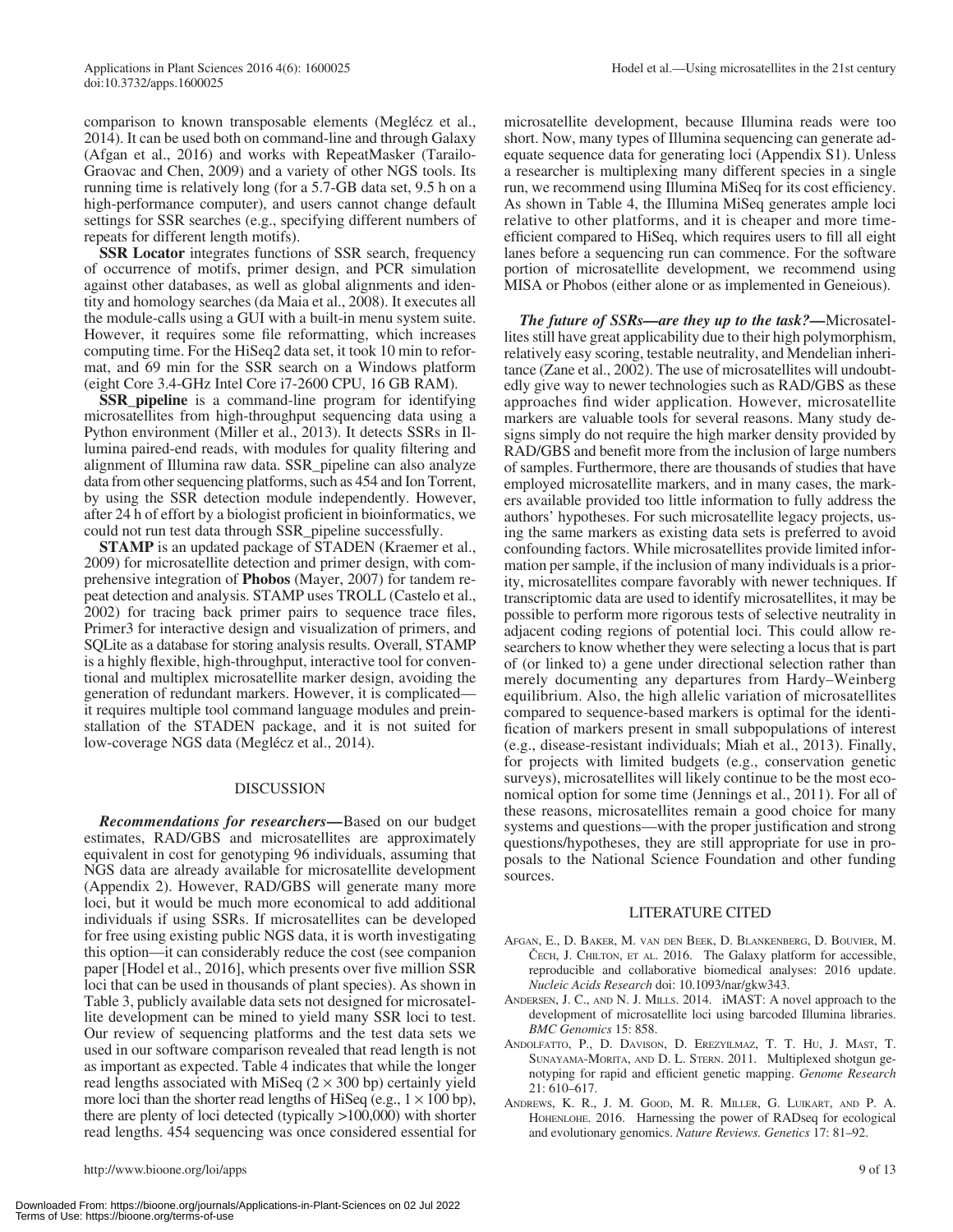- ARNOLD, B., R. B. CORBETT DETIG, D. HARTL, AND K. BOMBLIES. 2013. RADseq underestimates diversity and introduces genealogical biases due to nonrandom haplotype sampling. *Molecular Ecology* 22: 3179–3190.
- Beck, J. B., and J. C. Semple. 2015. Next-generation sampling: Pairing genomics with herbarium specimens provides species-level signal in *Solidago* (Asteraceae). *Applications in Plant Sciences* 3: 1500014.
- Beissinger, T. M., C. N. Hirsch, R. S. Sekhon,J. M. Foerster,J. M.Johnson, G. MUTTONI, B. VAILLANCOURT, ET AL. 2013. Marker density and read depth for genotyping populations using genotyping-by-sequencing. *Genetics* 193: 1073–1081.
- Benson, G. 1999. Tandem repeats finder: A program to analyze DNA sequences. *Nucleic Acids Research* 27: 573–580.
- Castelo, A. T., W. Martins, and G. R. Gao. 2002. TROLL—Tandem Repeat Occurrence Locator. *Bioinformatics* 18: 634–636.
- Castoe, T. A., A. W. Poole, W. Gu, A. P. De Koning, and J. M. Daza. 2010. Rapid identification of thousands of copperhead snake (*Agkistrodon contortrix*) microsatellite loci from modest amounts of 454 shotgun genome sequence. *Molecular Ecology Resources* 10: 341–347.
- Castoe, T. A., A. W. Poole, A. P. J. de Koning, K. L. Jones, D. F. Tomback, S. J. OYLER-MCCANCE, J. A. FIKE, ET AL. 2012. Rapid microsatellite identification from Illumina paired-end genomic sequencing in two birds and a snake. *PLoS ONE* 7: e30953.
- Churbanov, A., R. Ryan, N. Hasan, D. Bailey, H. Chen, B. Milligan, and P. HOUDE. 2012. High SSR: High-throughput SSR characterization and locus development from next-gen sequencing data. *Bioinformatics* 28: 2797–2803.
- Cronn, R., B. J. Knaus, A. Liston, P. J. Maughan, M. Parks, J. V. Syring, AND J. UDALL. 2012. Targeted enrichment strategies for next-generation plant biology. *American Journal of Botany* 99: 291–311.
- da Maia, L. C., D. A. Palmieri, V. Q. de Souza, M. M. Kopp, F. I. F. de Carvalho, and A. C. de Oliveria. 2008. SSR Locator: Tool for simple sequence repeat discovery integrated with primer design and PCR simulation. *International Journal of Plant Genomics* 2008: 412696.
- DaCosta, J. M., and M. D. Sorenson. 2014. Amplification biases and consistent recovery of loci in a double-digest RAD-seq protocol. *PLoS ONE* 9: e106713.
- Davey, J. W., and M. L. Blaxter. 2010. RADSeq: Next-generation population genetics. *Briefings in Functional Genomics* 9: 416–423.
- DAVEY, J. W., P. A. HOHENLOHE, P. D. ETTER, J. Q. BOONE, J. M. CATCHEN, and M. L. Blaxter. 2011. Genome-wide genetic marker discovery and genotyping using next-generation sequencing. *Nature Reviews. Genetics* 12: 499–510.
- Davey, J. W., T. Cezard, P. Fuentes Utrilla, C. Eland, K. Gharbi, and M. L. BLAXTER. 2013. Special features of RAD Sequencing data: Implications for genotyping. *Molecular Ecology* 22: 3151–3164.
- Echt, C. S., S. Saha, K. V. Krutovsky, K. Wimalanthan, J. E. Erpelding, C. Liang, and C. D. Nelson. 2011. An annotated genetic map of loblolly pine based on microsatellite and cDNA markers. *BMC Genetics* 12: 17.
- EDGAR, R. C. 2004. MUSCLE: Multiple sequence alignment with high accuracy and high throughput. *Nucleic Acids Research* 32: 1792–1797.
- ELLEGREN, H. 2000. Microsatellite mutations in the germline: Implications for evolutionary inference. *Trends in Genetics* 16: 551–558.
- Ellegren, H. 2004. Microsatellites: Simple sequences with complex evolution. *Nature Reviews. Genetics* 5: 435–445.
- Elliott, C. P., N. J. Enright, R. J. N. Allcock, M. G. Gardner, E. Meglecz, J. Anthony, and S. L. Krauss. 2014. Microsatellite markers from the Ion Torrent: A multi-species contrast to 454 shotgun sequencing. *Molecular Ecology Resources* 14: 554–568.
- Elshire, R. J., J. C. Glaubitz, Q. Sun, J. A. Poland, K. Kawamoto, E. S. BUCKLER, AND S. E. MITCHELL. 2011. A robust, simple genotyping-bysequencing (GBS) approach for high diversity species. *PLoS ONE* 6: e19379.
- Esselink, G. D., H. Nybom, and B. Vosman. 2004. Assignment of allelic configuration in polyploids using the MAC-PR (Microsatellite DNA Allele Counting-Peak Ratios) method. *Theoretical and Applied Genetics* 109: 402–408.
- Etter, P. D., S. Bassham, P. A. Hohenlohe, E. A. Johnson, and W. A. Cresko. 2011. SNP discovery and genotyping for evolutionary genetics using RAD sequencing. *In* V. Orgogozo and M. V. Rockman [eds.], Methods in molecular biology, vol. 772: Molecular methods for evolutionary genetics, 157–178. Humana Press, New York, New York, USA.
- FAIRCLOTH, B. C. 2008. MSATCOMMANDER: Detection of microsatellite repeat arrays and automated, locus-specific primer design. *Molecular Ecology Resources* 8: 92–94.
- Gardner, M. G., A. J. Fitch, T. Bertozzi, and A. J. Lowe. 2011. Rise of the machines—Recommendations for ecologists when using next generation sequencing for microsatellite development. *Molecular Ecology Resources* 11: 1093–1101.
- Gautier, M., K. Gharbi, T. Cezard, J. Foucaud, C. Kerdelhué, P. Pudlo, J.-M. CORNUET, AND A. ESTOUP. 2013. The effect of RAD allele dropout on the estimation of genetic variation within and between populations. *Molecular Ecology* 22: 3165–3178.
- Gilmore, B., N. Bassil, A. Nyberg, B. Knaus, D. Smith, D. L. Barney, and K. Hummer. 2013. Microsatellite marker development in peony using next generation sequencing. *Journal of the American Society for Horticultural Science* 138: 64–74.
- GLENN, T. 2011. Field guide to next-generation DNA sequencers. *Molecular Ecology* 11: 759–769.
- Glenn, T. 2014. 2014 NGS Field Guide: Overview. Available at website <http://molecularecologist.com/next-gen-fieldguide-2014/>[accessed 15 February 2016].
- Grohme, M. A.,R. F. Soler, M.Wink, and M. Frohme. 2013. Microsatellite marker discovery using single molecule real-time circular consensus sequencing on the Pacific Biosciences RS. *BioTechniques* 55: 253–256.
- Guichoux, E., L. Lagache, S. Wagner, P. Chaumeil, P. Léger, O. Lepais, C. LEPOITTEVIN, ET AL. 2011. Current trends in microsatellite genotyping. *Molecular Ecology Resources* 11: 591–611.
- Hodel, R. G., M. A. Gitzendanner, C. C. Germain-Aubrey, X. Liu, A. A. Crowl, M. Sun, J. B. Landis, et al. 2016. A new resource for the development of SSR markers: Millions of loci from a thousand plant transcriptomes. *Applications in Plant Sciences* 4: 1600024.
- HOFFMAN, J. I., AND W. AMOS. 2005. Microsatellite genotyping errors: Detection approaches, common sources and consequences for paternal exclusion. *Molecular Ecology* 14: 599–612.
- HOHENLOHE, P. A., S. BASSHAM, P. D. ETTER, N. STIFFLER, E. A. JOHNSON, and W. A. Cresko. 2010. Population genomics of parallel adaptation in threespine stickleback using sequenced RAD tags. *PLoS Genetics* 6: e1000862.
- Hou, Y., M. D. Nowak, V. Mirré, C. S. Bjorå, C. Brochmann, and M. Popp. 2015. Thousands of RAD-seq loci fully resolve the phylogeny of the highly disjunct Arctic-Alpine genus *Diapensia* (Diapensiaceae). *PLoS ONE* 10: e0140175.
- Huang, H., and L. L. Knowles. 2016. Unforeseen consequences of excluding missing data from next-generation sequences: Simulation study of RAD sequences. *Systematic Biology* 65: 357–365.
- Huey, J. A., K. M. Real, P. B. Mather, V. Chand, D. T. Roberts, T. ESPINOZA, A. McDOUGALL, ET AL. 2013. Isolation and characterization of 21 polymorphic microsatellite loci in the iconic Australian lungfish, *Neoceratodus forsteri*, using the Ion Torrent next-generation sequencing platform. *Conservation Genetics Resources* 5: 737–740.
- Jacobs, D. E., H. J. Dagleish, and C. D. Nelson. 2013. A conceptual framework for restoration of threatened plants: The effective model of American chestnut (*Castanea dentata*) reintroduction. *New Phytologist* 197: 378–393.
- JAKOBSSON, M., M. D. EDGE, AND N. A. ROSENBERG. 2013. The relationship between  $F_{ST}$  and the frequency of the most frequent allele. *Genetics* 193: 515–528.
- Jennings, T. N., B. J. Knaus, T. D. Mullins, S. M. Haig, and R. C. Cronn. 2011. Multiplexed microsatellite recovery using massively parallel sequencing. *Molecular Ecology Resources* 11: 1060–1067.
- Kalia, R. K., M. K. Rai, S. Kalia, R. Singh, and A. K. Dhawan. 2011. Microsatellite markers: An overview of the recent progress in plants. *Euphytica* 177: 309–334.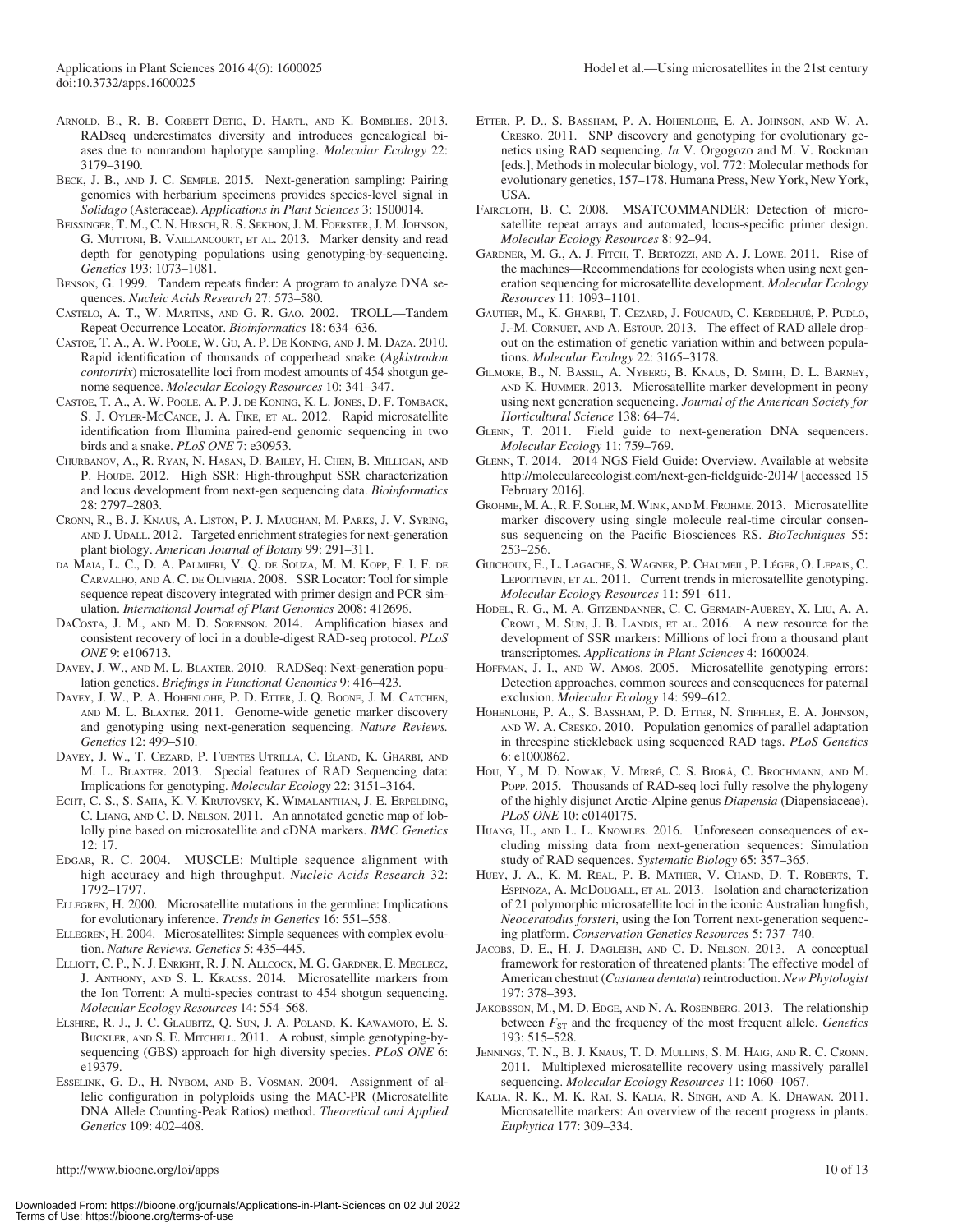- Kameyama, Y., and A. S. Hirao. 2014. Development and evaluation of microsatellite markers for the gynodioecious shrub *Daphne jezoensis* (Thymelaeaceae). *Applications in Plant Sciences* 2: 1400001.
- Kearse, M., R. Moir, A. Wilson, S. Stones-Havas, M. Cheung, S. STURROCK, S. BUXTON, ET AL. 2012. Geneious Basic: An integrated and extendable desktop software platform for the organization and analysis of sequence data. *Bioinformatics* 28: 1647–1649.
- Kraemer, L.,B.Beszteri, S. Gäbler-Schwarz,C. Held, F. Leese,C. Mayer, K. Pöhlmann, and S. Frickenhaus. 2009. STAMP: Extensions to the STADEN sequence analysis package for high throughput interactive microsatellite maker design. *BMC Bioinformatics* 10: 41.
- Landis, J. B., R. D. O'Toole, K. L. Ventura, M. A. Gitzendanner, D. G. Oppenheimer, D. E. Soltis, and P. S. Soltis. 2015. The phenotypic and genetic underpinnings of flower size in Polemoniaceae. *Frontiers in Plant Science* 6: 1144.
- Lepais, O., and C. F. E. Bacles. 2011. *De novo* discovery and multiplexed amplification of microsatellite markers for black alder (*Alnus glutinosa*) and related species using SSR-enriched shotgun pyrosequencing. *Journal of Heredity* 102: 627–632.
- Li, Y.-C., A. B. Korol, T. Fahima, A. Beiles, and E. Nevo. 2002. Microsatellites: Genomic distribution, putative functions and mutational mechanisms: A review. *Molecular Ecology* 11: 2453–2465.
- Liu, M. M., J. W. Davey, R. Banerjee, J. Han, F. Yang, A. Aboobaker, M. L. Blaxter, and A. Davison. 2013. Fine mapping of the pond snail left-right asymmetry (Chirality) locus using RAD-Seq and Fibre-FISH. *PLoS ONE* 8: e71067.
- Liu, H., M. Bayer, A. Druka, J. R. Russell, C. A. Hackett, J. Poland, L. Ramsay, P. E. Hedley, and R. Waugh. 2014. An evaluation of genotyping by sequencing (GBS) to map the *Breviaristatum-e* (*ari-e*) locus in cultivated barley. *BMC Genomics* 15: 104.
- Lu, F., A. E. Lipka, J. Glaubitz, R. Elshire, J. H. Cherney, M. D. Casler, E. S. BUCKLER, AND D. E. COSTICH. 2013. Switchgrass genomic diversity, ploidy, and evolution: Novel insights from a network-based SNP discovery protocol. *PLoS Genetics* 9: e1003215.
- Mamani, E. M., N. W. Bueno, D. A. Faria, L. M. Guimaaras, D. Lau, A. C. Alfenas, and D. Grattapaglia. 2010. Positioning of the major locus for *Puccinia psidii* rust resistances Ppr1 on the *Eucalyptus* reference map and its validation across unrelated pedigrees. *Tree Genetics & Genomes* 6: 953–962.
- Matasci, N., L.-H. Hung, Z. Yan, E. J. Carpenter, N. J. Wickett, S. Mirarab, N. Nguyen, et al. 2014. Data access for the 1,000 plants (1KP) project. *GigaScience* 3: 17.
- Mayer, C. 2007. PHOBOS—A tandem repeat search tool for complete genomes. Website [http://www.rub.de/spezzoo/cm/cm\\_phobos.htm](http://www.rub.de/spezzoo/cm/cm_phobos.htm) [accessed 12 January 2016].
- Meglécz, E., N. Pech, A. Gilles, V. Dubut, P. Hingamp, A. Trilles, R. Grenier, and J. F. Martin. 2014. QDD version 3.1: A userfriendly computer program for microsatellite selection and primer design revisited: Experimental validation of variables determining genotyping success rate. *Molecular Ecology Resources* 14: 1302–1313.
- Miah, G., M. Y. Rafii, M. R. Ismail, A. B. Puteh, H. A. Rahim, K. N. Islam, and M. A. Latif. 2013. A review of microsatellite markers and their applications in rice breeding programs to improve blast disease resistance. *International Journal of Molecular Sciences* 14: 22499–22528.
- Miller, M. P., B. J. Knaus, T. D. Mullins, and S. M. Haig. 2013. SSR\_ pipeline: A bioinformatic infrastructure for identifying microsatellites from paired-end Illumina high-throughput DNA sequencing data. *Journal of Heredity* 104: 881–885.
- Narum, S. R., C. A. Buerkle, J. W. Davey, M. R. Miller, and P. A. HOHENLOHE. 2013. Genotyping-by-sequencing in ecological and conservation genomics. *Molecular Ecology* 22: 2841–2847.
- Nunome, T., S. Negoro, K. Miyatake, H. Yamaguchi, and H. Fukuoka. 2006. A protocol for the construction of microsatellite enriched genomic library. *Plant Molecular Biology Reporter* 24: 305–312.
- POLAND, J. A., AND T. W. RIFE. 2012. Genotyping-by-sequencing for plant breeding and genetics. *Plant Genome* 5: 92–102.
- Poland, J., J. Endelman, J. Dawson, J. Rutkoski, S. Wu, Y. Manes, S. DREISIGACKER, ET AL. 2012. Genomic selection in wheat breeding using genotyping-by-sequencing. *Plant Genome* 5: 103–113.
- Rafalski, A. 2002. Applications of single nucleotide polymorphisms in crop genetics. *Current Opinion in Plant Biology* 5: 94–100.
- Ritschel, P. S., T. C. de Lima Lins, R. L. Tristan, G. S. C. Buso, J. A. Buso, and M. E. Ferreira. 2004. Development of microsatellite markers from an enriched genomic library for genetic analysis of melon (*Cucumis melo* L.). *BMC Plant Biology* 4: 9.
- Rowe, H. C., S. Renaut, and A. Guggisberg. 2011. RAD in the realm of next-generation sequencing technologies. *Molecular Ecology* 20: 3499–3502.
- ROZEN, S., AND H. SKALETSKY. 1999. Primer3 on the WWW for general users and for biologist programmers. *In* S. Misener and S. A. Krawetz [eds.], Methods in molecular biology, vol. 132: Bioinformatics methods and protocols, 365–386. Humana Press, Totowa, New Jersey, USA.
- Schoebel, C. N., S. Brodbeck, D. Buehler, C. Cornejo, J. Gajurel, H. HARTIKAINEN, D. KELLER, ET AL. 2013. Lessons learned from microsatellite development for nonmodel organisms using 454 pyrosequencing. *Journal of Evolutionary Biology* 26: 600–611.
- Selkoe, K. A., and R. J. Toonen. 2006. Microsatellites for ecologists: A practical guide to using and evaluating microsatellite markers. *Ecology Letters* 9: 615–629.
- Serikawa, T., T. Kuramoto, P. Hilbert, M. Mori, J. Yamada, C. J. Dubay, K. LINDPAINTER, ET AL. 1992. Rat gene mapping using PCR-analyzed microsatellites. *Genetics* 131: 701–721.
- SLATKIN, M. 1995. A measure of population subdivision based on microsatellite allele frequencies. *Genetics* 139: 457–462.
- Smith, A. M., L. E. Heisler, R. P. St. Onge, E. Farias-Hesson, I. M. Wallace, J. Bodeau, A. N. Harris, et al. 2010. Highly-multiplexed barcode sequencing: An efficient method for parallel analysis of pooled samples. *Nucleic Acids Research* 38: e142.
- Soltis, D. E., P. S. Soltis, and J. J. Doyle [eds.]. 1998. Molecular systematics of plants II. Springer, Boston, Massachusetts, USA.
- Sonah, H., M. Bastien, E. Iquira, A. Tardivel, G. Légaré, B. Boyle, É. NORMANDEAU, ET AL. 2013. An improved genotyping by sequencing (GBS) approach offering increased versatility and efficiency of SNP discovery and genotyping. *PLoS ONE* 8: e54603.
- SPINDEL, J., M. WRIGHT, C. CHEN, J. COBB, J. GAGE, S. HARRINGTON, M. LORIEUX, ET AL. 2013. Bridging the genotyping gap: Using genotyping by sequencing (GBS) to add high-density SNP markers and new value to traditional bi-parental mapping and breeding populations. *Theoretical and Applied Genetics* 126: 2699–2716.
- TARAILO-GRAOVAC, M., AND N. CHEN. 2009. Using RepeatMasker to identify repetitive elements in genomic sequences. *Current Protocols in Bioinformatics* 4: 10.
- Thiel, T., W. Michalek, R. K. Varshney, and A. Graner. 2003. Exploiting EST databases for the development and characterization of genederived SSR-markers in barley (*Hordeum vulgare* L.). *Theoretical and Applied Genetics* 106: 411–422.
- Viard, F., P. Franck, M. P. Dubois, A. Estoup, and P. Jarne. 1998. Variation of microsatellite size homoplasy across electromorphs, loci, and populations in three invertebrate species. *Journal of Molecular Evolution* 47: 42–51.
- Wandeler, P., P. E. A. Hoeck, and L. F. Keller. 2007. Back to the future: Museum specimens in population genetics. *Trends in Ecology & Evolution* 22: 634–642.
- WANG, X., P. LU, AND Z. LUO. 2013. GMATO: A novel tool for the identification and analysis of microsatellites in large genomes. *Bioinformation* 9: 541–544.
- Wainwright, B. J., I. S. Arlyza, and S. A. Karl. 2013. Isolation and characterization of twenty-one polymorphic microsatellite loci for *Polycarpa aurata* using third generation sequencing. *Conservation Genetics Resources* 5: 671–673.
- Wei, N. A., J. B. Bemmels, and C. W. Dick. 2014. The effects of read length, quality and quantity on microsatellite discovery and primer development: from Illumina to PacBio. *Molecular Ecology Resources* 14: 953–965.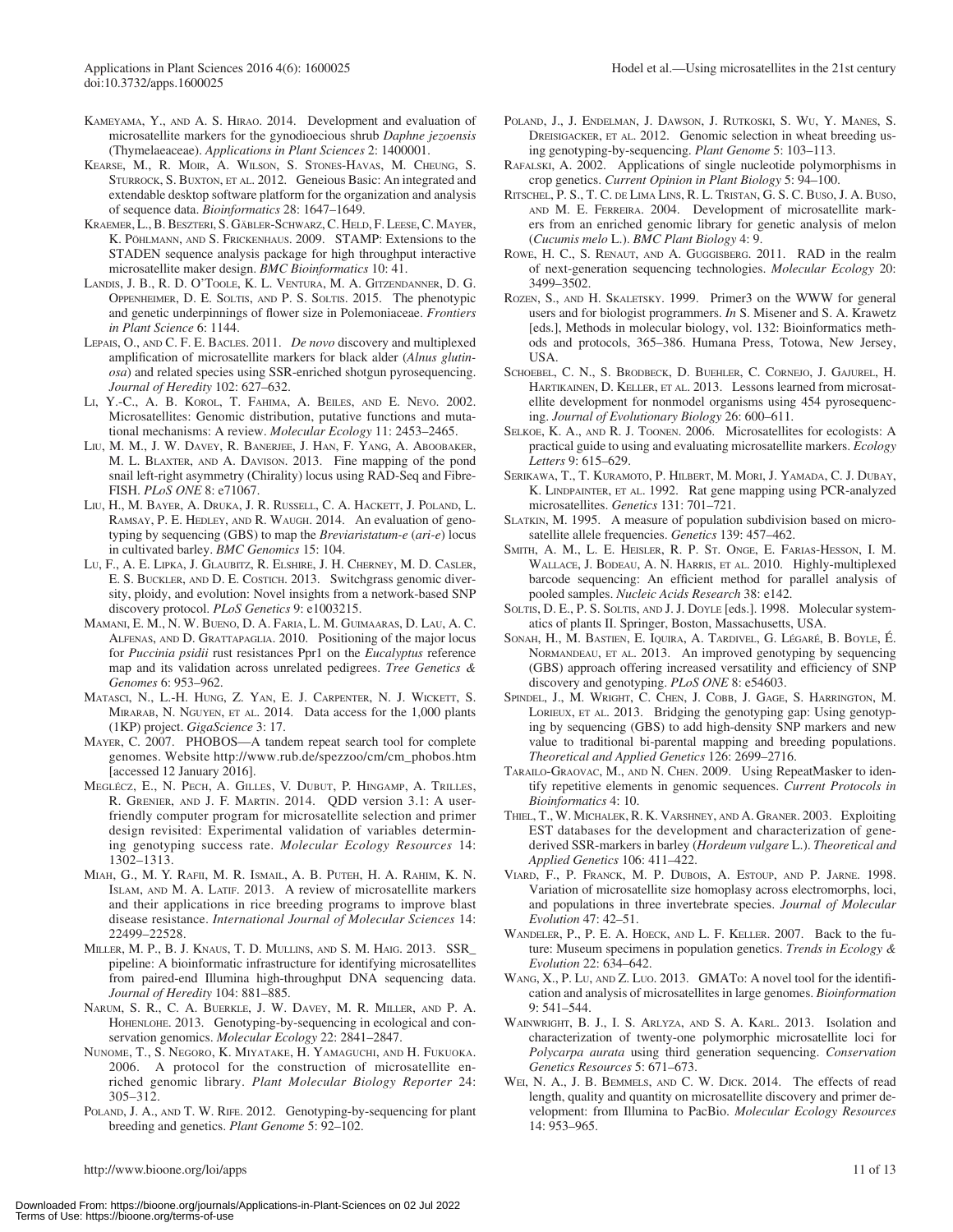WHITLOCK, M. C. 2011. *G*<sup> $\prime$ </sup><sub>ST</sub> and *D* do not replace  $F_{ST}$ *. Molecular Ecology* 20: 1083–1091.

- Xu, P., S. Xu, X. Wu, Y. Tao, B. Wang, S. Wang, D. Qin, et al. 2014. Population genomic analyses from low-coverage RAD-Seq data: A case study on the non-model cucurbit bottle gourd. *Plant Journal* 77: 430–442.
- Zalapa, J. E., H. Cuevas, H. Zhu, S. Steffan, D. Senalik, E. Zelden, B. McCown, R. Harbut, and P. Simon. 2012. Using next-generation sequencing approaches to isolate simple sequence repeat (SSR) loci in the plant sciences. *American Journal of Botany* 99: 193–208.
- Zane, L., L. Bargelloni, and T. Patarnello. 2002. Strategies for microsatellite isolation: A review. *Molecular Ecology* 11: 1–16.

#### APPENDIX 1. Glossary of terms.

**Flanking regions:** Sequences on either side of the microsatellite repeat. These regions are where the primers anneal for microsatellite amplification. Uniqueness of flanking sequences for each locus is assumed. High GC content is recommended to improve the stability of primer sites.

**Genotyping by sequencing (GBS) and restriction site associated DNA sequencing (RAD-Seq):** This suite of methods uses restriction enzymes to reduce genome complexity and NGS to sequence thousands of single-nucleotide polymorphisms (SNPs) for hundreds to thousands of individuals in a multiplexed reaction. These methods have several variants, but collectively they represent an alternative to microsatellites and may be replacing them given the massive amounts of data they generate for comparable costs.

**Hybridization-based enrichment:** Microsatellite repeat–containing probes are attached to magnetic beads or nylon membranes, and hybridization between probes and target DNA is used to capture DNA fragments containing microsatellites.

**Microsatellite development:** The process of developing primers to amplify microsatellite loci. Source data can be obtained from NGS data, repeat-enriched clones generated from genomic libraries, or by screening sequences in databases.

**Multiplex sequencing:** This technique simultaneously sequences numerous samples in a single sequencing run. Samples are given diagnostic sequence tags and can then be mixed, sequenced together, and bioinformatically separated for data analysis.

**Neutral vs. non-neutral:** Neutral loci are not under the influence of natural selection, and patterns of variation reflect interactions among mutation, drift, mating system, and migration. Non-neutral loci are subject to selection—either directly or indirectly when the locus in question is linked to a region of the genome under selection.

Next-generation sequencing (NGS): Newer DNA sequencing technologies (e.g., Illumina, Roche 454, Pacific Biosciences) that generate vastly more sequence than Sanger sequencing methods, greatly increasing the amount of data obtained, while reducing the per-base cost of DNA sequencing.

**Transcriptome:** All the messenger RNA (mRNA) molecules expressed by a cell, tissue, or organism. The study of transcriptomes allows analyses of gene expression as well as variants of mRNA arising through alternative splicing, RNA editing, or alternative transcription initiation and termination sites.

#### Appendix 2. Sample budgets for genotyping 96 individuals using microsatellites or RAD/GBS. All costs are expressed as 2016 US dollars.

Costs associated with developing simple sequence repeat (SSR) loci include next-generation sequencing (NGS), fluorescently labeled primers for loci that pass initial criteria, PCR reagents, gel electrophoresis, and the apparatus for detecting fluorescent peaks. Although there are several methods for developing microsatellite loci, we present one commonly used method to simplify our comparison of microsatellite and RAD/GBS budgets. Based on personal experience, we estimate the total cost for undertaking a microsatellite genotyping project of 96 individuals for 12–15 loci to be approximately \$4100 (Table A1). This estimate assumes that NGS data have already been generated—if this is not the case, the initial cost could increase considerably (by up to \$1000). The costs we include fall into three categories: initial screening with unlabeled primers, screening labeled primers, and genotyping. For initial screening, a reasonable starting point is to order unlabeled primers for 48 loci and to screen these loci for amplification using eight individuals. Each primer pair costs \$12, for a total of \$576 (48 primer pairs at \$12 each). Additionally, approximately two QIAGEN PCR multiplex kits are needed for the initial screening step, which cost \$540 (the kits are \$270 each). We estimate the total cost for the initial screening to be \$828. We assume that half the loci are rejected in the initial screening, due to no amplification, multiple bands, amplification in only a few individuals, or some other amplification issues. Thus, there are 24 potential loci that move to the screening with labeled primers step. In this step, one primer per locus is replaced with a labeled primer that costs \$80, for a total of \$1920 (24 potential loci to be tested at \$80 each). Additionally, another PCR kit will be needed for this step, adding another \$270. As these 24 loci are screened against eight samples, it will require the genotyping of two plates (\$200). Note that it is advantageous to order labeled primers in two batches, to make it easier to optimize the assignment of different dyes to loci of similar size, making it possible to include at least four loci multiplexed in one well for genotyping. Also, these samples can be considered replicates to assess error rates in subsequent analyses. The total cost for the labeled primer screening step is \$2390 (\$1920 + \$270 + \$200). Once again, we assume that half the loci are lost in the second step, leaving 12 good loci to use to genotype all the individuals. Assuming that it is still possible to multiplex four loci in a well, three plates could be used to genotype all 96 individuals (adding \$300 to the research budget, assuming \$100 per plate for genotyping costs). Another PCR kit would also be required for the genotyping step as well, adding another \$270 to the budget. We consider that 50% loss of loci at each step is rather conservative; therefore, we think it is fair to assume that 12-15 loci could be developed for these costs (instead of only 12 loci). It is important to note that careful planning and judicious multiplexing may greatly reduce costs. Another important consideration for microsatellites is that it is generally quite economical to add additional samples. For instance, once the markers are developed, the only costs are reagents, consumables, and lane charges, which are less than \$2 per sample per PCR. Thus, doubling the number of samples to 192 could be accomplished for approximately an additional \$800.

RAD/GBS costs depend on the type of digestion and number of samples. Typical costs associated with RAD/GBS include purchasing restriction enzymes and other reagents, sample quantification, sample quality control, size selection (not used in all methods), and sequencing. Based on personal experience, the calculator provided by the Oregon State Center for Genome Research and Biocomputing (CGRB;<http://hts2.cgrb.oregonstate.edu/calc/gbs/>[accessed 21 February 2016]), and a pricing quote from the University of Texas Genomic Sequencing and Analysis Facility (GSAF) website [\(https://wikis.utexas.edu/display/GSAF/Pricing](https://wikis.utexas.edu/display/GSAF/Pricing) [accessed 14 May 2016]), we estimate the cost of RAD/GBS with 96 samples to range from approximately \$3400 to \$5000. For the lower figure, we based our estimate on the public price quote from the University of Texas GSAF. This website quotes that double digest RAD prep costs \$31.92 per sample for 96 samples, plus a fixed cost of \$340, which yields a grand total of \$3404.32. We arrived at the higher figure by assuming it is necessary to pay for a double digest (\$1261), digest optimization (\$539), 10 QC Bioanalyzer Chips (\$1010), Qubit quantification (\$400), one lane of Illumina HiSeq 3000 (1 × 150; \$1225), dsDNA Fluorophore quantification (\$69), and reagent cost of approximately \$500; these prices are from the Oregon State University CGRB (Table A1).

Based on these budgets, the cost of using RAD/GBS to genotype thousands of loci for 96 individuals is comparable to developing 12–15 microsatellite loci to genotype the 96 individuals. RAD/GBS project costs ranged from \$3400–\$5000, and microsatellite development and genotyping costs are at least \$4100; this number will increase if an NGS run is necessary to generate sequence data to mine for loci. We did not include costs such as DNA extraction and gel electrophoresis,